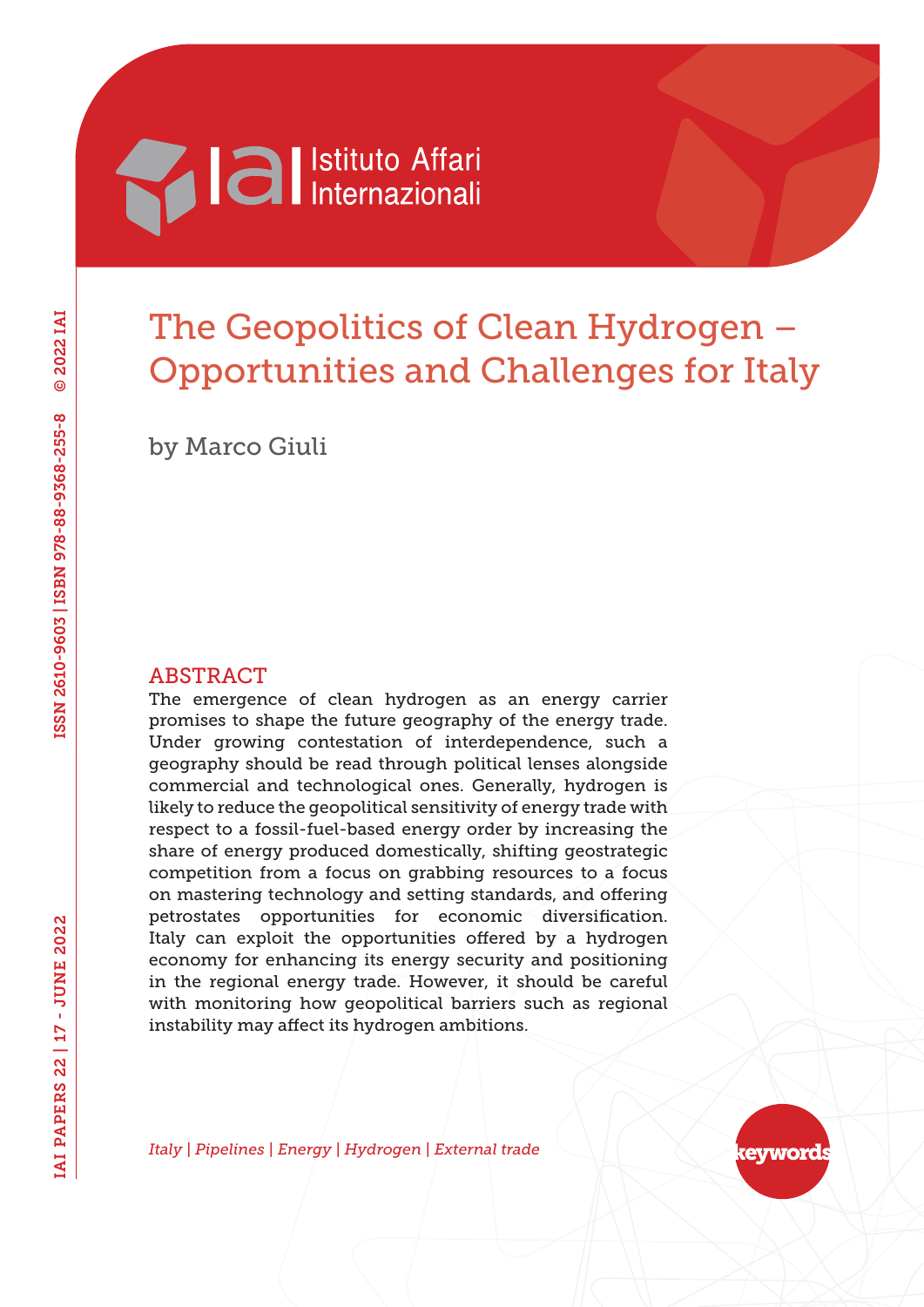## The Geopolitics of Clean Hydrogen – Opportunities and Challenges for Italy

by Marco Giuli\*

## Introduction

The energy transition is expected to bring about a structural change in many socio-technical foundations of our civilisation,<sup>1</sup> including the way in which power and influence are allocated and exerted on the international stage. It is expected to reduce those interdependencies born around fossil fuel trade, and to give rise to emerging interdependencies where technology, infrastructure and regulation count more than geological endowments.<sup>2</sup> Similarly, as electrification grows and since electricity is not an efficient carrier over long distances, the energy transition is expected to define a world that is less global – at least within the energy issue area – and more regional, or even national,<sup>3</sup> laying the groundwork for major geopolitical shifts.

The entry of clean hydrogen into the global energy transition equation may at least to some extent challenge these assumptions. Clean hydrogen includes hydrogen produced via electrolysis from non-emissive electricity from renewables (green hydrogen) or nuclear (pink hydrogen), and hydrogen produced through

 $^{\text{1}}$  Gavin Bridge et al., "Geographies of Energy Transition: Space, Place and the Low-Carbon Economy", in *Energy Policy*, Vol. 53 (February 2013), p. 331-340,<https://doi.org/10.1016/j.enpol.2012.10.066>.

<sup>&</sup>lt;sup>2</sup> Tom Casier, "The Geopolitics of the EU's Decarbonization Strategy: A Bird's Eye Perspective", in Claire Dupont and Sebastian Oberthür (eds), *Decarbonization in the European Union. Internal Policies and External Strategies*, Basingstoke/New York, Palgrave Macmillan, 2015, p. 159-179.

<sup>3</sup> Daniel Scholten et al., "The Geopolitics of Renewables: New Board, New Game", in *Energy Policy*, Vol. 138 (March 2020), Article 111059.

<sup>\*</sup> Marco Giuli is Scientific Advisor at the Istituto Affari Internazionali (IAI), where he contributes to the Programme "Energy, Climate and Resources". He is a Researcher at the Institute for European Studies of the Free University of Brussels (VUB) and an Associate Policy Analyst at the European Policy Centre (EPC).

Paper prepared in the context of the project "The role of Italy in the international economy of hydrogen: geo-economic and geopolitical implications", a project run by the Istituto Affari Internazionali (IAI) with the support of the Italian Ministry of Foreign Affairs and International Cooperation (MAECI) and Compagnia di San Paolo Foundation. Views expressed are the author's alone.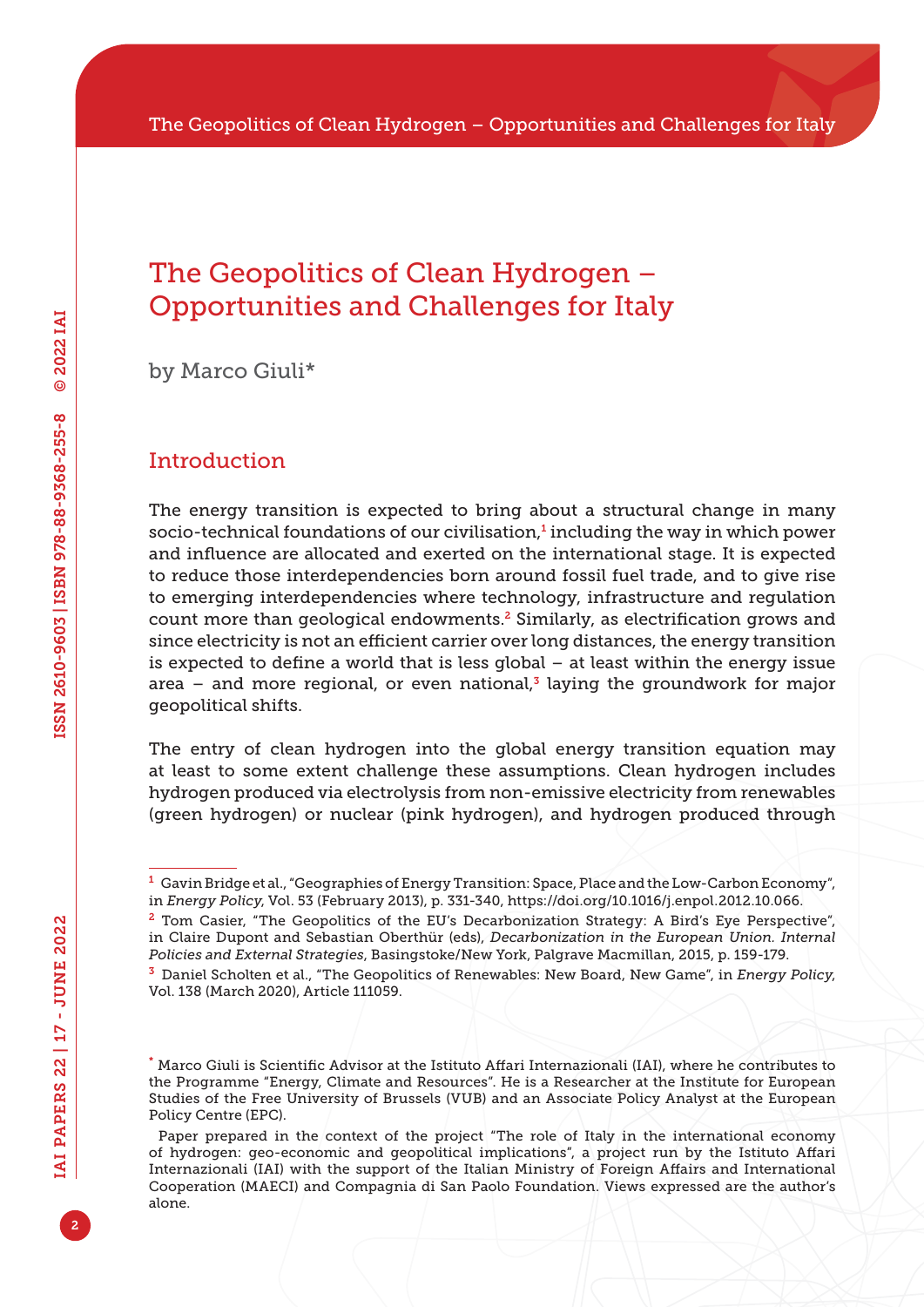methane reforming with the addition of carbon capture and storage (blue hydrogen) By offering the possibility of turning electrons into molecules and then back to electrons, hydrogen promises to become a carrier for clean energy over long distances, potentially reproducing infrastructural and geographical interdependencies that were typical of the fossil-fuel-based order, depending on its generation route. The export of green hydrogen – generated via electrolysis – might give rise to emerging *electrostates*. The export of blue hydrogen – produced from methane reforming processes with the addition of carbon capture and storage (CCS) – could allow gas exporters to preserve some role in the new energy map.

However, at a closer inspection, hydrogen's distinctive technological features may also call into question the possibility for such a carrier to become a "new oil" in the broader global political picture. Hydrogen's geopolitical dimension will be largely defined by what choices states and commercial actors will take with respect to: producing it domestically or importing it; producing it for export, or using it domestically and attracting final users from abroad; privileging its use in essential hard-to-abate sectors such as the steel, chemical or refining industries, or as a substitute for electrification in residential heating or road transport.4 In turn, the broader geopolitical environment is also expected to play a role in orienting actors to make their choices. These questions oblige us to think about hydrogen in distinctive geopolitical terms.

This paper examines the potential geopolitics of hydrogen, looking first at what type of geography the emergence of hydrogen technologies is likely to produce, then exploring the potential elements of geopolitical contestations associated with hydrogen interdependencies, and finally reflecting on geopolitical opportunities and barriers that Italy could meet as it seeks to become an international hydrogen actor. This work complements a previous paper that inquired about Italy's prospective collocation in an emerging international economy of clean hydrogen.<sup>5</sup>

## 1. Defining clean hydrogen geography

At present, hydrogen is not an internationally traded commodity. Hydrogen is produced nationally by its consumers mostly from natural gas, while crossborder trade infrastructures are largely non-existent. While production and consumption of clean hydrogen are likely to maintain a national dimension in the short term, elements of regionalism or even global trade may emerge over the long term, reflecting the evolution of material conditions such as production cost differentials and dynamics in transportation cost, and the will of actors to engage

<sup>4</sup> Thijs Van de Graaf et al., "The New Oil? The Geopolitics and International Governance of Hydrogen", in *Energy Research & Social Science*, Vol. 70 (December 2020), Article 101667, [https://doi.org/10.1016/j.](https://doi.org/10.1016/j.erss.2020.101667) [erss.2020.101667.](https://doi.org/10.1016/j.erss.2020.101667)

<sup>5</sup> Marco Giuli, *Italy in the International Hydrogen Economy*, Rome, IAI, February 2022, [https://www.](https://www.iai.it/en/node/14708) [iai.it/en/node/14708](https://www.iai.it/en/node/14708).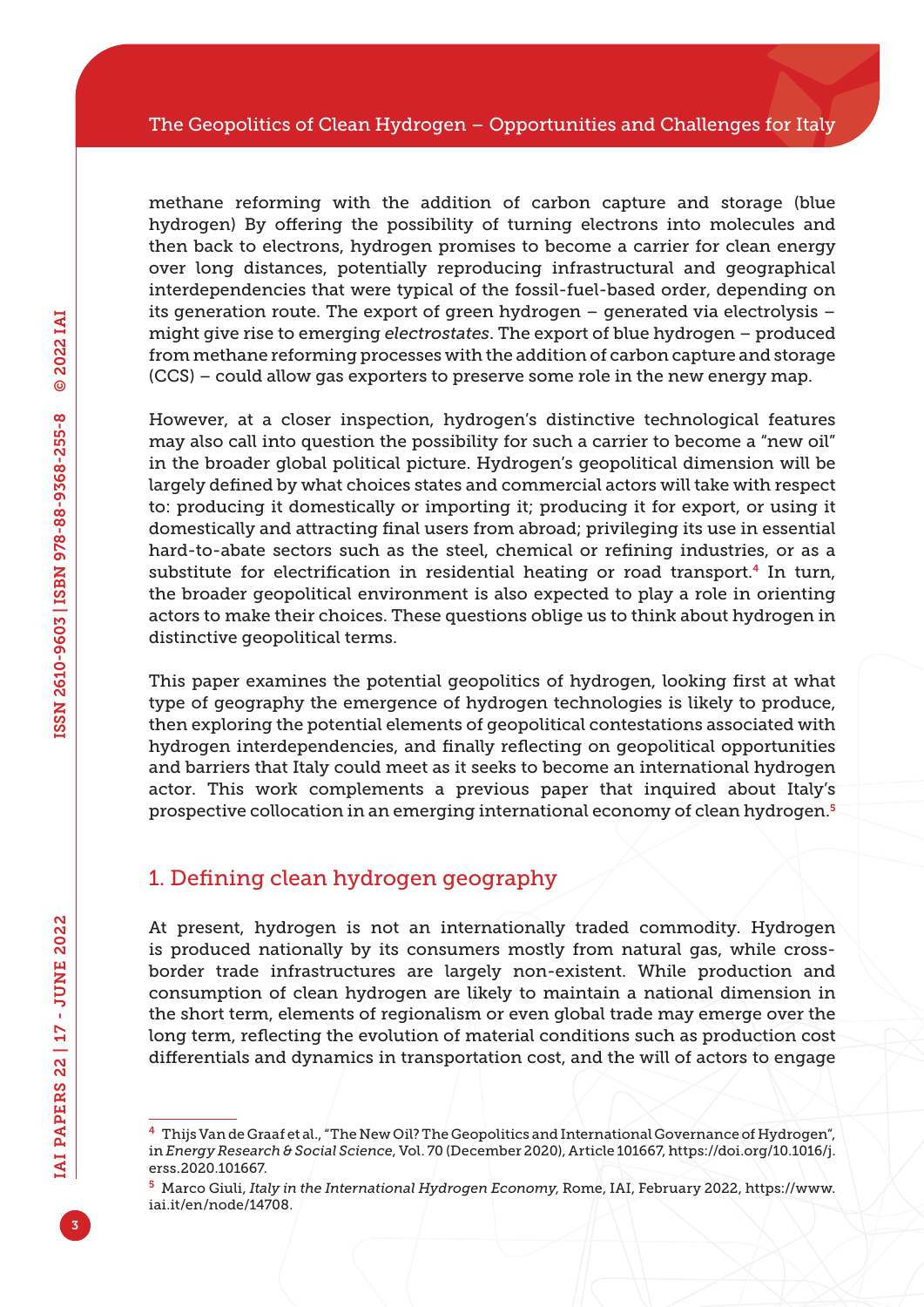in international hydrogen relations. However, as the geopolitics of fossil fuels cannot prescind from their pervasiveness in the global economy, understanding the geopolitical implications of a hydrogen economy would require first to make assumptions about the size of hydrogen trade.

#### *1.1 Assuming the size of clean hydrogen trade*

Considering the uncertainties with respect to policy, technology and consumer preferences, scenarios about the future demand for hydrogen show remarkable divergences. According to BloombergNEF, hydrogen may account between 4 and 24 per cent of global final energy consumption by 2050.<sup>6</sup> According to the IEA net zero scenario, hydrogen consumption would rise from 87 million tonnes of hydrogen (MtH<sub>2</sub>) in 2020 to 528 MtH<sub>2</sub> in 2050, 68 per cent of which would be produced via electrolysis and 38 per cent via fossil fuels.<sup>7</sup> According to a scenario elaborated by the Hydrogen Council, in 2050 hydrogen will account for 18 per cent of final energy consumption, corresponding to 641 MtH<sub>2</sub>.

On the basis of these estimates, one could consider a global production of about 600 MtH2/yr by 2050 (72 exajoules of energy) as a reasonable central estimate from the most optimistic scenarios. Assuming that the international trade of hydrogen and hydrogen products would amount to 25 per cent of global production – based on the current proportion of internationally traded natural gas with respect to total natural gas production – the internationally traded volume of hydrogen would correspond to about 18 exajoules (EJ). This amounts to a fraction of traded volumes of fossil fuels in 2019, totalling 217.72 EJ. At the same time, it is not a negligible amount if compared to currently traded volumes of natural gas, amounting to 37.2 EJ in 2019.

#### *1.2 Geography of costs and comparative advantages*

Several conditions can be identified for the emergence of international hydrogen value chains: the existence of comparative advantages between different economies, structuring the incentives for the emergence of interstate trade of both hydrogen-related products and associated technologies; and the political will, at a national level, to identify opportunities for importing or exporting hydrogen and hydrogen-related products and technologies, adapting national industrial policies and international partnerships accordingly.<sup>8</sup>

<sup>6</sup> BloombergNEF, *Hydrogen Economy Outlook. Key Messages*, 30 March 2020. [https://data.](https://data.bloomberglp.com/professional/sites/24/BNEF-Hydrogen-Economy-Outlook-Key-Messages-30-Mar-2020.pdf) [bloomberglp.com/professional/sites/24/BNEF-Hydrogen-Economy-Outlook-Key-Messages-30-](https://data.bloomberglp.com/professional/sites/24/BNEF-Hydrogen-Economy-Outlook-Key-Messages-30-Mar-2020.pdf) [Mar-2020.pdf](https://data.bloomberglp.com/professional/sites/24/BNEF-Hydrogen-Economy-Outlook-Key-Messages-30-Mar-2020.pdf).

 $<sup>7</sup>$  Which modelled hydrogen demand in order to fill gaps where electricity cannot economically</sup> replace fossil fuels and where limited sustainable bioenergy supplies cannot cope with demand. International Energy Agency (IEA), *Net Zero by 2050. A Roadmap for the Energy Sector*, Revised version (4th revision), October 2021,<https://www.iea.org/reports/net-zero-by-2050>.

<sup>&</sup>lt;sup>8</sup> Thijs Van de Graaf et al., "The New Oil?", cit.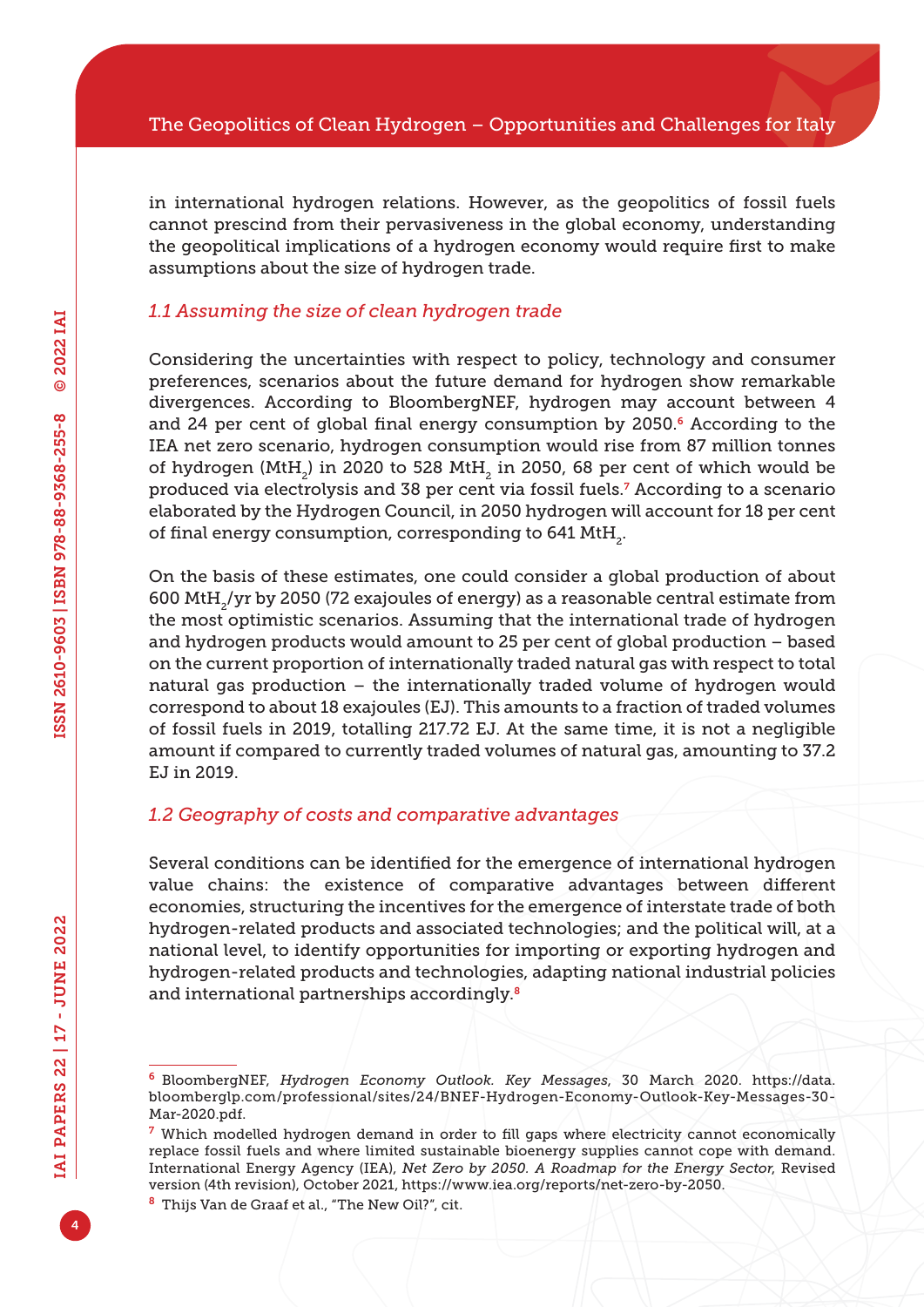

**Figure 1** | Cost of hydrogen supply by location (US dollars/kgH<sub>2</sub>)

*Source*: Author's elaboration on IEA 2020 data.

The determinants of comparative advantage in the hydrogen trade include a lowcost availability of renewable energy sources (RES) and/or potential and freshwater availability as for green hydrogen; and low-cost natural gas availability and CCS potential as for blue hydrogen.9 Existing gas interconnections identify market access potential for future hydrogen producers, while demand centres are expected to develop in large clusters of emission-intensive industries. The IEA foresees that the long-term cost of imported hydrogen is likely to be unattractive for the United States with respect to the domestic production of both blue and green hydrogen, while a larger rationale for clean hydrogen imports is present in Europe and Japan (see Figure 1). On the other hand, low-cost producers are expected to emerge in Australia, the Middle East and North Africa, and Chile. Taking into account transport costs, cost differentials create ideal synergies between North Africa and Norway as exporters and Europe as an importer via pipeline trade; and between Australia and East Asia via ships. On the other hand, countries like Chile or the Gulf states would be in a position of playing arbitrage between different regional markets – with an option, for Chile, also to serve the Latin American market if it were to develop.<sup>10</sup>

<sup>9</sup> Fridolin Pflugmann and Nicola De Blasio, "Geopolitical and Market Implications of Renewable Hydrogen", in *Belfer Center Reports*, March 2020,<https://www.belfercenter.org/node/128441>.

<sup>&</sup>lt;sup>10</sup> Pipeline trade of pure hydrogen in gaseous form is more convenient than shipping hydrogen via ammonia for up to 3,000 km (US dollars <1.3/kgH><sub>2</sub>), via liquid organic hydrogen carriers (LOHC) for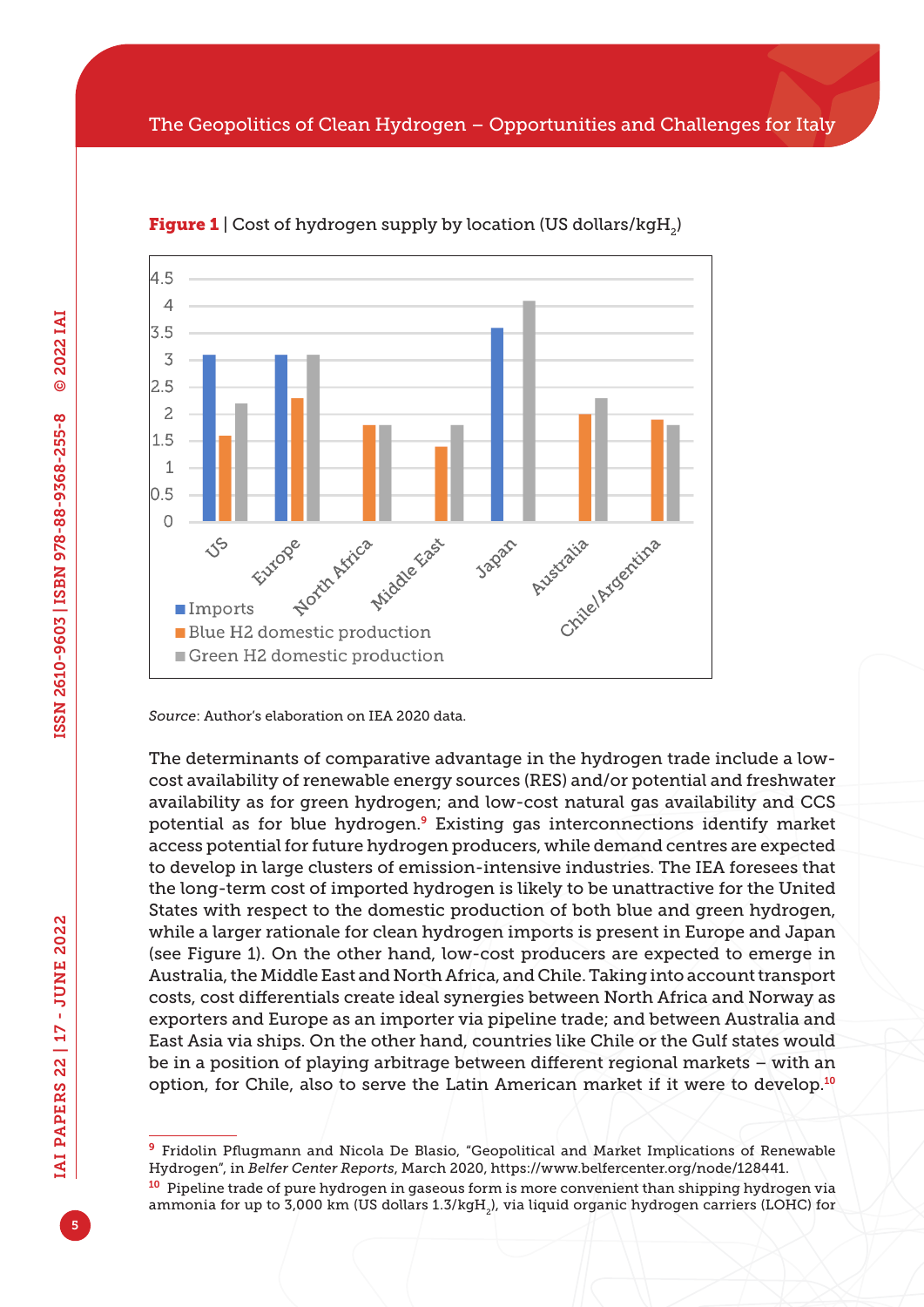Such a geography would to a notable extent reproduce the current geographical trajectories of gas trade.

#### *1.3 Political will*

A second element to consider when looking at the future geography of hydrogen trade is the political will to domestically develop hydrogen demand and/or supply and opening up to the opportunity of international hydrogen trade. National hydrogen strategies, although often lacking sufficient detail, constitute a predictor of countries' self-perception of the potential role they could play in an international hydrogen economy.

Among prospective exporters, the most ambitious strategies have been released by Australia,<sup>11</sup> Chile,<sup>12</sup> Morocco,<sup>13</sup> Russia,<sup>14</sup> Saudi Arabia,<sup>15</sup> the United Arab Emirates  $(UAE)^{16}$  and Oman,<sup>17</sup> while opportunities for clean hydrogen exports are also mentioned in the strategies of New Zealand,<sup>18</sup> Canada<sup>19</sup> and such Latin American countries as Colombia, Argentina and Brazil. Other strategies underline the need for importing clean hydrogen from abroad. These include the EU, Germany,<sup>20</sup> the

up to 4,000 km (US dollars 1.6/kgH<sub>2</sub>) and in pure liquid form for up to 4,600 km (US dollars <1.9/kgH><sub>2</sub>). IEA, *The Future of Hydrogen. Seizing Today's Opportunities*, June 2019, p. 78, [https://www.iea.org/](https://www.iea.org/reports/the-future-of-hydrogen) [reports/the-future-of-hydrogen.](https://www.iea.org/reports/the-future-of-hydrogen)

<sup>11</sup> COAG Energy Council, *Australia's National Hydrogen Strategy*, 2019, [https://www.industry.gov.](https://www.industry.gov.au/node/69001) [au/node/69001.](https://www.industry.gov.au/node/69001)

<sup>12</sup> Chile, *National Green Hydrogen Strategy, Ministry of Energy*, November 2020, [https://energia.gob.](https://energia.gob.cl/sites/default/files/national_green_hydrogen_strategy_-_chile.pdf) [cl/sites/default/files/national\\_green\\_hydrogen\\_strategy\\_-\\_chile.pdf](https://energia.gob.cl/sites/default/files/national_green_hydrogen_strategy_-_chile.pdf).

<sup>13</sup> Luca Franza, *Clean Molecules across the Mediterranean. The Potential for North African Hydrogen Imports into Italy and the EU*, Rome, IAI, April 2021, p. 13-17, <https://www.iai.it/en/node/13116>.

<sup>14</sup> Yana Zabanova and Kirsten Westphal, "Russia in the Global Hydrogen Race", in *SWP Commentaries*, No. 34 (May 2021), <https://doi.org/10.18449/2021C34>.

<sup>15</sup> Jan Frederik Braun, "Saudi Arabia's Clean Hydrogen Plans for Converting Ambitions into Action", in *Energy Post*, 19 March 2021, [https://energypost.eu/?p=32318.](https://energypost.eu/?p=32318)

<sup>16</sup> Watson Farley & Williams, "Hydrogen in the UAE", in *WFW Articles*, 2 June 2021, [https://www.wfw.](https://www.wfw.com/articles/hydrogen) [com/articles/hydrogen](https://www.wfw.com/articles/hydrogen)-in-the-uae.

<sup>17</sup> James Burgess, "World's Largest Renewable Hydrogen Developer Adds 25-GW Oman Export Project", in *S&P Global*, 18 May 2021, [https://www.spglobal.com/platts/en/market-insights/latest](https://www.spglobal.com/platts/en/market-insights/latest-news/petrochemicals/051821-worlds-largest-renewable-hydrogen-developer-adds-25-gw-oman-export-project)[news/petrochemicals/051821-worlds-largest-renewable-hydrogen-developer-adds-25-gw-oman](https://www.spglobal.com/platts/en/market-insights/latest-news/petrochemicals/051821-worlds-largest-renewable-hydrogen-developer-adds-25-gw-oman-export-project)[export-project](https://www.spglobal.com/platts/en/market-insights/latest-news/petrochemicals/051821-worlds-largest-renewable-hydrogen-developer-adds-25-gw-oman-export-project).

<sup>18</sup> New Zealand, *A Vision for Hydrogen in New Zealand. Green Paper*, Ministry of Business, Innovation & Employment, September 2019, <https://www.mbie.govt.nz/dmsdocument/6798>.

<sup>19</sup> Canada, *Hydrogen Strategy for Canada*, Ministry for Natural Resources, December 2020, [https://](https://www.nrcan.gc.ca/node/23080) [www.nrcan.gc.ca/node/23080.](https://www.nrcan.gc.ca/node/23080)

<sup>20</sup> Germany, *The National Hydrogen Strategy*, Federal Ministry for Economic Affairs and Energy, June 2020, [https://www.bmwk.de/Redaktion/EN/Publikationen/Energie/the-national-hydrogen](https://www.bmwk.de/Redaktion/EN/Publikationen/Energie/the-national-hydrogen-strategy.html)[strategy.html](https://www.bmwk.de/Redaktion/EN/Publikationen/Energie/the-national-hydrogen-strategy.html); Bernd Radowitz, "World's Largest Hydro Dam Could Send Cheap Green Hydrogen from Congo to Germany", in *Recharge News*, 8 September 2020, [https://www.rechargenews.com/](https://www.rechargenews.com/transition/2-1-871059) [transition/2-1-871059.](https://www.rechargenews.com/transition/2-1-871059)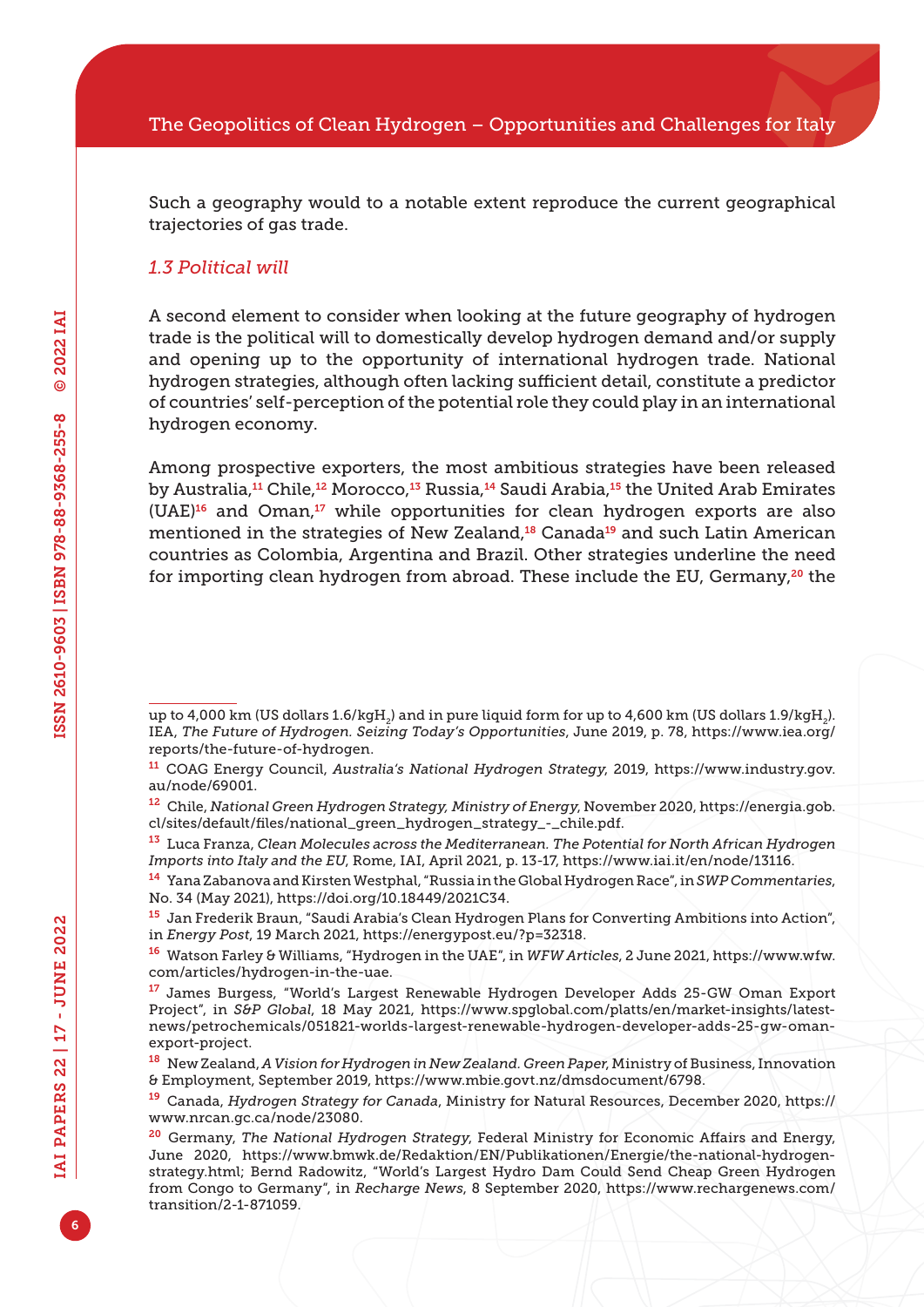Netherlands, Japan, <sup>21</sup> and South Korea.<sup>22</sup> Yet, not every strategy is outward-looking. The United States,<sup>23</sup> France,<sup>24</sup> Poland, Spain, Portugal, and China<sup>25</sup> emphasise the prospects of developing a domestic supply chain, seeking industrial primacy and security gains. Table 1 summarises the targets and technological preferences of the main national strategies, at the time of writing.

| Country    | <b>Electrolysis</b><br>target<br>(2030) | <b>Domestic</b><br>use target<br>(2030) | <b>Production route</b>                                            | <b>Final use</b>                                                                        | <b>Committed</b><br>public<br>investment<br>(bn dollars) |
|------------|-----------------------------------------|-----------------------------------------|--------------------------------------------------------------------|-----------------------------------------------------------------------------------------|----------------------------------------------------------|
| Australia  |                                         |                                         | Coal+CCUS<br>Gas+CCUS<br>RES+electrolysis                          | Buildings,<br>electricity, exports,<br>industry, shipping,<br>road transport            | 09                                                       |
| Canada     |                                         | 4 MHz/v                                 | Biomass by-<br>product<br>RES+electrolysis<br>Gas+CCUS<br>Oil+CCUS | Buildings,<br>electricity, exports,<br>mining, refining,<br>shipping, road<br>transport | 0.019                                                    |
| Chile      | 25 GW                                   |                                         | RES+electrolysis                                                   | Buildings, exports,<br>chemicals, mining,<br>refining, road<br>transport                | 0.05(2021)                                               |
| China      |                                         | $0.1 - 0.2$<br>MtH2/y<br>(2025)         | RES+electrolysis                                                   | Transport, industry                                                                     |                                                          |
| Czech Rep. |                                         |                                         | 0.1 MtH2/y Nuclear+electrolysis                                    | Chemicals, road<br>transport                                                            |                                                          |
| EU         | 40 GW                                   |                                         | RES+electrolysis                                                   | Industry, refining,<br>road transport                                                   | 4.3                                                      |
| France     | 6.5 GW                                  |                                         | Nuclear,<br>RES+electrolysis                                       | Industry, refining,<br>road transport                                                   | 8.2                                                      |
| Germany    | 5 GW                                    |                                         | RES+electrolysis                                                   | Aviation, electricity,<br>industry, refining,<br>shipping, road<br>transport            | 10.3                                                     |

#### Table 1 | National hydrogen strategies

<sup>21</sup> Monica Nagashima, "Japan's Hydrogen Society Ambition. 2020 Status and Perspectives", in *Notes de l'Ifri*, September 2020,<https://www.ifri.org/en/node/17801>.

<sup>22</sup> Sichao Kan, "South Korea's Hydrogen Strategy and Industrial Perspectives", in *Édito Énergie Ifri*, 25 March 2020, [https://www.ifri.org/en/node/17067.](https://www.ifri.org/en/node/17067)

<sup>23</sup> US Department of Energy, *Hydrogen Strategy Enabling a Low-Carbon Economy*, July 2020, [https://](https://www.energy.gov/node/4497695) [www.energy.gov/node/4497695.](https://www.energy.gov/node/4497695)

<sup>24</sup> France, *Stratégie nationale pour le développement de l'hydrogène décarboné en France. Dossier de presse*, 8 September 2020,<https://www.entreprises.gouv.fr/fr/node/212551>.

<sup>25</sup> Michal Meidan, "China's Emerging Hydrogen Strategy", in *ISPI Commentaries*, 21 May 2021, [https://www.ispionline.it/en/node/30431.](https://www.ispionline.it/en/node/30431)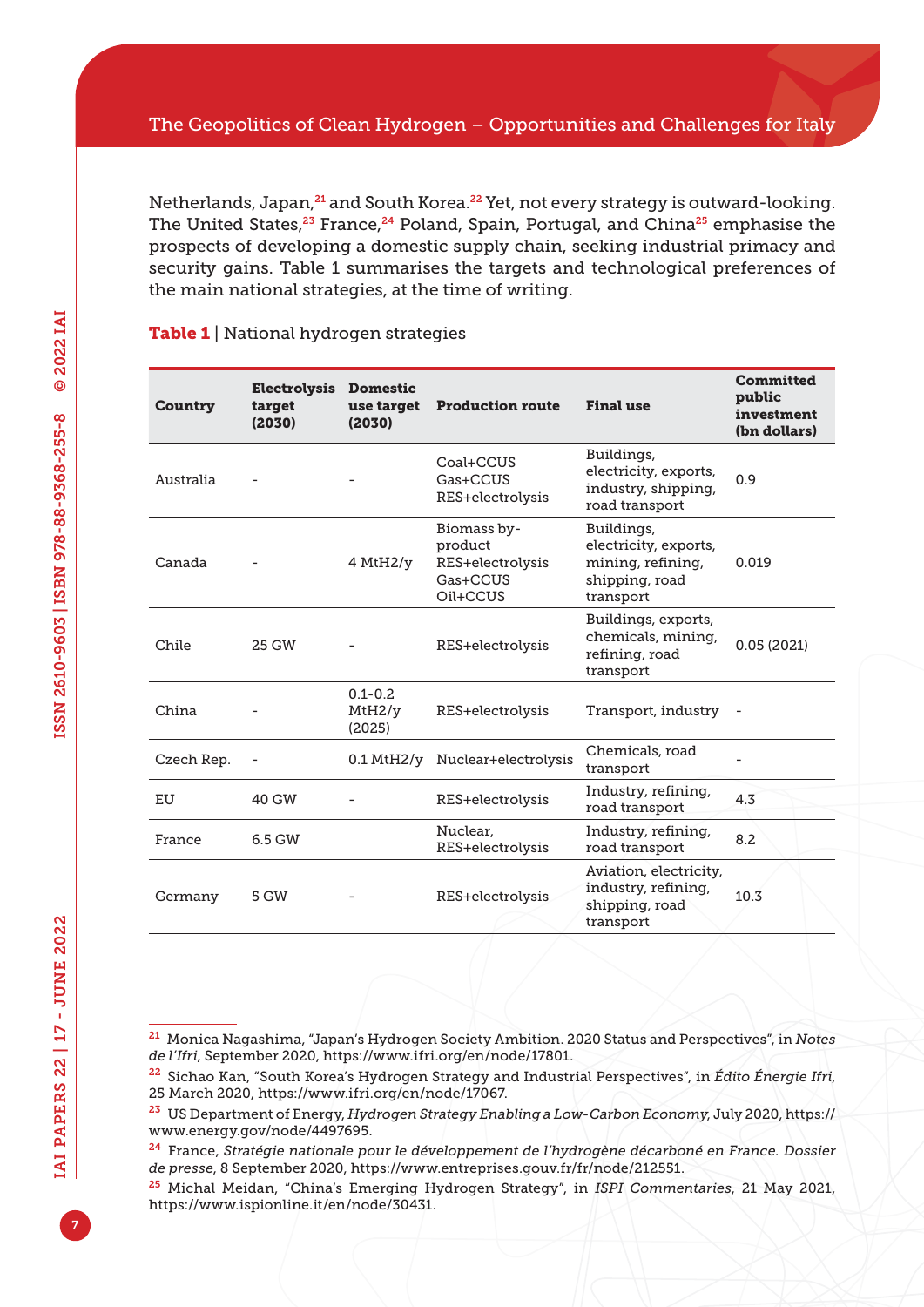#### The Geopolitics of Clean Hydrogen – Opportunities and Challenges for Italy

| Hungary       | 240 MW       | 0.03<br>MtH2/v                 | Nuclear.<br>RES+electrolysis<br>Gas+CCUS       | Electricity,<br>industry, road<br>transport                                             |       |
|---------------|--------------|--------------------------------|------------------------------------------------|-----------------------------------------------------------------------------------------|-------|
| Japan         |              | 3 MHz/y                        | Nuclear.<br>RES+electrolysis<br>Gas, coal+CCUS | Buildings,<br>electricity, steel,<br>refining, shipping,<br>road transport              | 6.5   |
| South Korea - |              | 1.94<br>MtH2/v                 | Nuclear.<br>RES+electrolysis<br>Gas+CCUS       | Buildings,<br>electricity, road<br>transport                                            | 2.2   |
| Netherlands   | 3-4 GW       |                                | RES+electrolysis<br>Gas+CCUS                   | Aviation, buildings,<br>electricity, industry,<br>refining, shipping,<br>road transport | 0.08  |
| Norway        |              |                                | RES+electrolysis<br>Gas+CCUS                   | Industry, shipping,<br>road transport                                                   | 0.021 |
| Portugal      | $2 - 2.5$ GW |                                | RES+electrolysis                               | Electricity,<br>industry, road<br>transport                                             | 1     |
| Russia        |              | 2 MtH <sub>2</sub><br>(export) | Electrolysis<br>Gas+CCUS                       | Electricity, industry,<br>chemicals, exports                                            |       |
| Spain         | 4 GW         |                                | RES+electrolysis                               | Aviation, electricity,<br>chemicals, refining,<br>shipping, road<br>transport           | 1.8   |
| <b>UK</b>     | 5 GW         |                                | Nuclear.<br>RES+electrolysis<br>Gas+CCUS       | Aviation, buildings,<br>electricity, industry,<br>refining, shipping,<br>road transport | 1.3   |

*Note*: CCUS = Carbon capture utilisation and storage; GW = Gigawatts. *Source*: IEA (2021) and China's National Energy Administration (2022).

#### *1.4 Three scenarios for hydrogen trade*

However, material complementarities and political will do not necessarily guarantee the development of a large-scale hydrogen trade and interstate interdependencies. Policy and institutional contexts, market dynamics and the overall geopolitical context may affect the future geography of hydrogen. Different scenarios could develop – partly excluding each other, but also partially overlapping.

*National scenario*. Under a "national" hydrogen scenario, countries would mostly procure the clean hydrogen they need domestically – also implying for many of them a reduced share of hydrogen in final energy consumption and privileging alternatives where possible. A national scenario could become dominant as a result of increasing power rivalry and contestation of economic interdependence and/or sharp reduction in hydrogen production costs among large consumers. In technological terms, it might be favoured by breakthroughs in CCS in large industrial economies, which would continue to import natural gas to produce fossil-based hydrogen domestically – a solution that would have the advantage of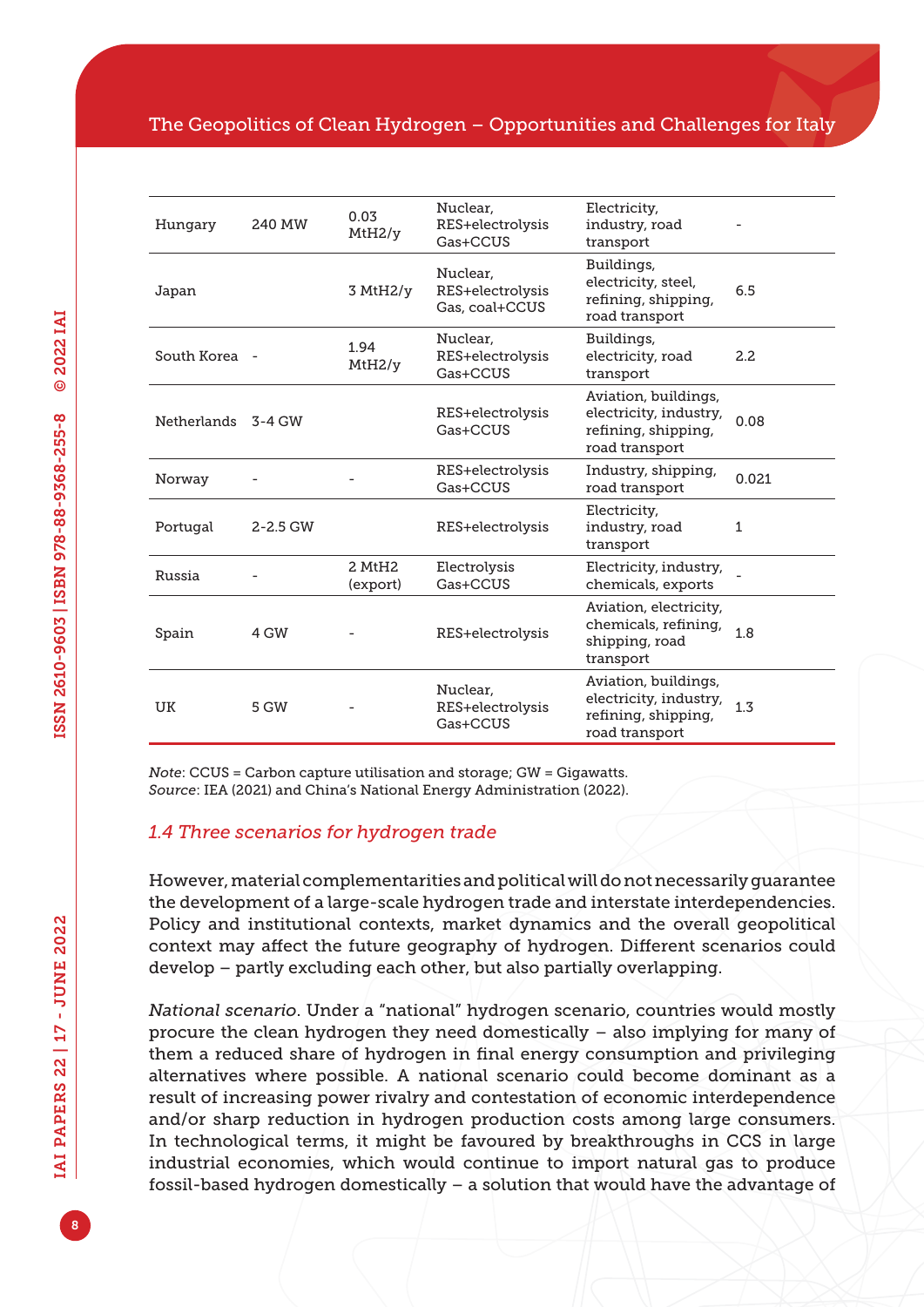not requiring the refurbishment of existing gas import infrastructures. Similarly, markets for green hydrogen will remain national in those contexts where renewable electricity production continues to expand and undergo cost reduction. Another dynamic that could play in favour of a national scenario – but not necessarily alternative to a future of abundant trade interdependence – is that natural gas or low-cost renewable electricity suppliers and potential suppliers – i.e., Russia, Norway, Chile, Australia or the Gulf countries – develop in-house lead markets and demand for hydrogen, attracting an industrial base from Organisation for Economic Cooperation and Development (OECD) countries.

*Regional scenario*. Under a "regional" scenario, international hydrogen trade would mostly occur within regions, via pipeline over short distances, reproducing the current state of cross-border electricity trade or the early international trade of natural gas. Low-cost producers would directly ship hydrogen and derived products to nearby industrial regions, which could retain an energy-intensive industrial base and provide core and ancillary technology for hydrogen production to prospective suppliers. Under such a scenario, European hydrogen clusters would be supplied clean hydrogen from the North Sea, the former Soviet Union and North Africa by making use of existing pipeline networks. This scenario requires investment in the repurposing of cross-border gas pipelines, to make them viable for pure hydrogen transport. Regional markets are also likely to emerge in East Asia, as Australia is adopting an export-driven hydrogen strategy, properly matching the importdriven strategy of Japan and Singapore – poor in natural resources and with limited RES potential. Such a trade route requires the development of seaborne trade, paving the way for a possible global scenario. A regional scenario will also be driven by geopolitics, when some form of regional multipolarity emerges around large economic blocs, with trade denominated in currency of regional reference.

*Global scenario*. Under a "global" scenario, different regions would integrate thanks to technological developments reducing barriers to long-distance shipping trade. In political terms, a global scenario would be best served by a globalised order supporting multilateral trade institutions and securing worldwide flows across critical chokepoints. However, it may also occur under contested interdependence, whereby states question connectivity with unfriendly nearby partners and politically select more distant nations to exchange energy with. To this extent, prospective low-cost green hydrogen producers such as Chile, Australia or Norway could supply different world regions.

While these scenarios constitute ideal-types, there is a chance that their different elements may coexist. Also, moving from a dominant national scenario towards a more internationalised one is a pattern foreseen by most projections. To this extent, one can assume an interstate hydrogen trade to develop alongside the geographical articulations outlined in this section over the long term, pending a large number of technological and geopolitical unknowns.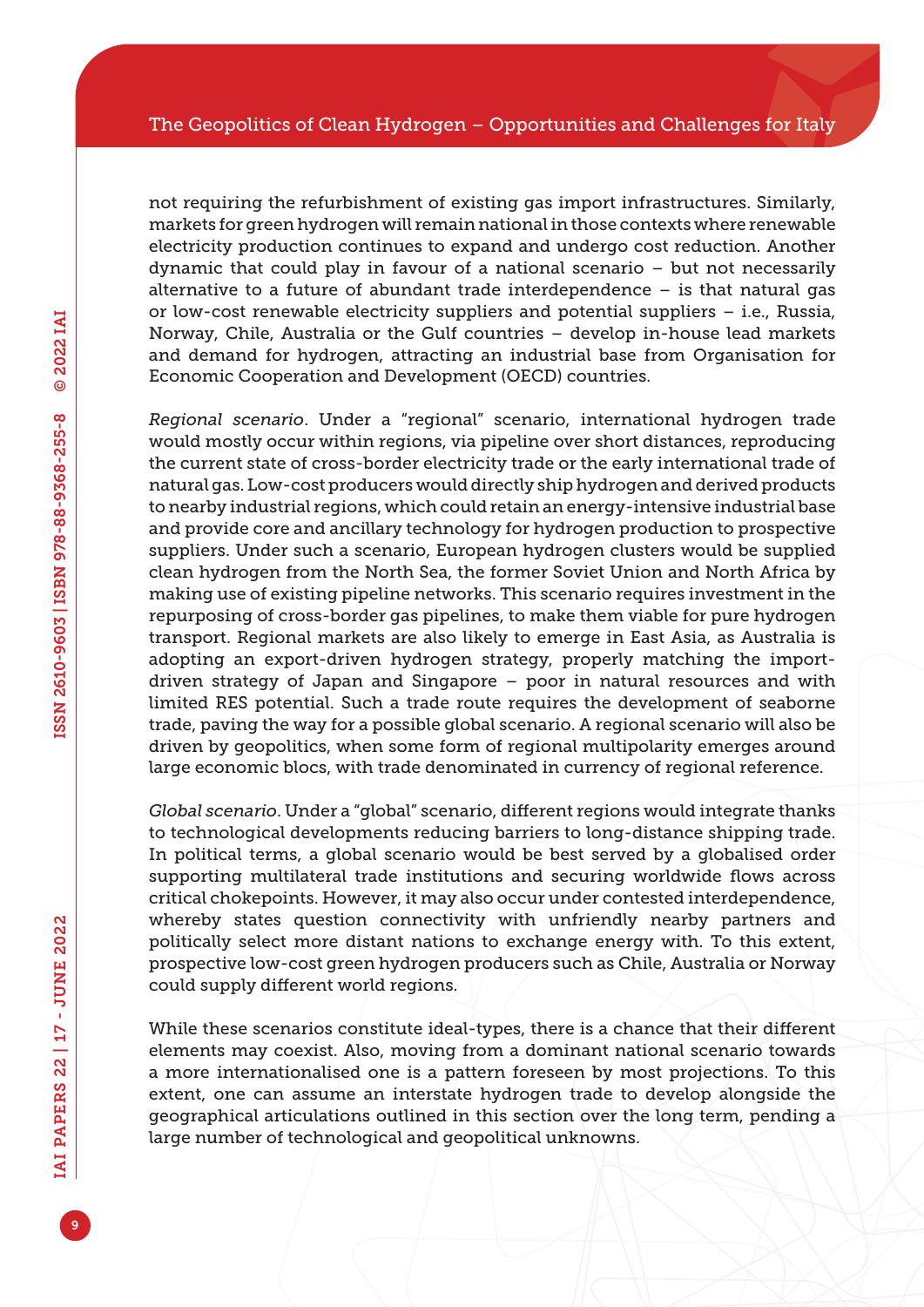## 2. The geopolitical aspects of clean hydrogen trade

Now that the geographical trajectories of hydrogen interdependence have been defined, this section identifies the potential elements of political contestation associated with such trajectories. These include interstate competition to secure supply and achieve technological primacy, from the point of view of prospective importers; the political fallout of hydrogen exports from the point of view of hydrogen producers; and the potential elements of North-South rivalry in the context of production outsourcing.

*Supply security*. By replacing amounts of imported hydrocarbons with a largely domestic resource, national production of clean hydrogen is expected to improve the supply security of today's large energy importers. Notably, an acceleration of hydrogen deployment was seen in Europe as an answer to the mounting political unease associated with dependence on foreign gas.26 A question emerges, therefore, whether hydrogen trade provides opportunities for manipulating interdependence with coercive aims. Hydrogen's gaseous state and complex logistics show similarities with the technical features of natural gas and may reproduce the geopolitical concerns associated with it. The emergence of an interstate trade is likely to require long term supply contracts securing returns to very capital-intensive investments. This means that in the short-to-medium term, consumers might get entrenched in close sectoral interdependence with a small number of suppliers, waiting for technology to allow more flexibility and optionality in supplies. As a general assumption, a return to a geopolitical framing of energy security may push large consumers to limit as much as possible contested connections, privileging domestic supply and selecting partners based on geopolitical, rather than commercial, factors.

*Derived-resources geopolitics*. As an energy carrier, hydrogen relies on certain natural resources for its generation. To this extent, forms of political contestation associated with the distribution, transport and use of such additional resources (inputs) should be considered. As for green hydrogen, a source of concern relates to the amount of freshwater needed in electrolysis.<sup>27</sup> Especially in geographical contexts where this resource is scarce, hydrogen generation may give rise to domestic contestation or interstate competition for the control of water resources. While desalination can pave the way for the use of saltwater, the process is also energy-intensive and raises the costs of green hydrogen production, potentially inducing reconsideration with respect to locational choices. Blue hydrogen relies on the use of natural gas, arguably raising geopolitical concerns with respect to this resource. The current dynamics in gas prices and the gas market outlook, alongside the tarnished geopolitical reputation of gas following Russia's aggression

<sup>26</sup> European Commission, *REPowerEU: Joint European Action for More Affordable, Secure and Sustainable Energy* (COM/2022/108), 8 March 2022, [https://eur-lex.europa.eu/legal-content/en/](https://eur-lex.europa.eu/legal-content/en/TXT/?uri=celex:52022DC0108) [TXT/?uri=celex:52022DC0108.](https://eur-lex.europa.eu/legal-content/en/TXT/?uri=celex:52022DC0108)

 $27$  About 9 litres of water are needed to produce 1 kgH<sub>2</sub>, amounting to about 33.3 kWh of energy.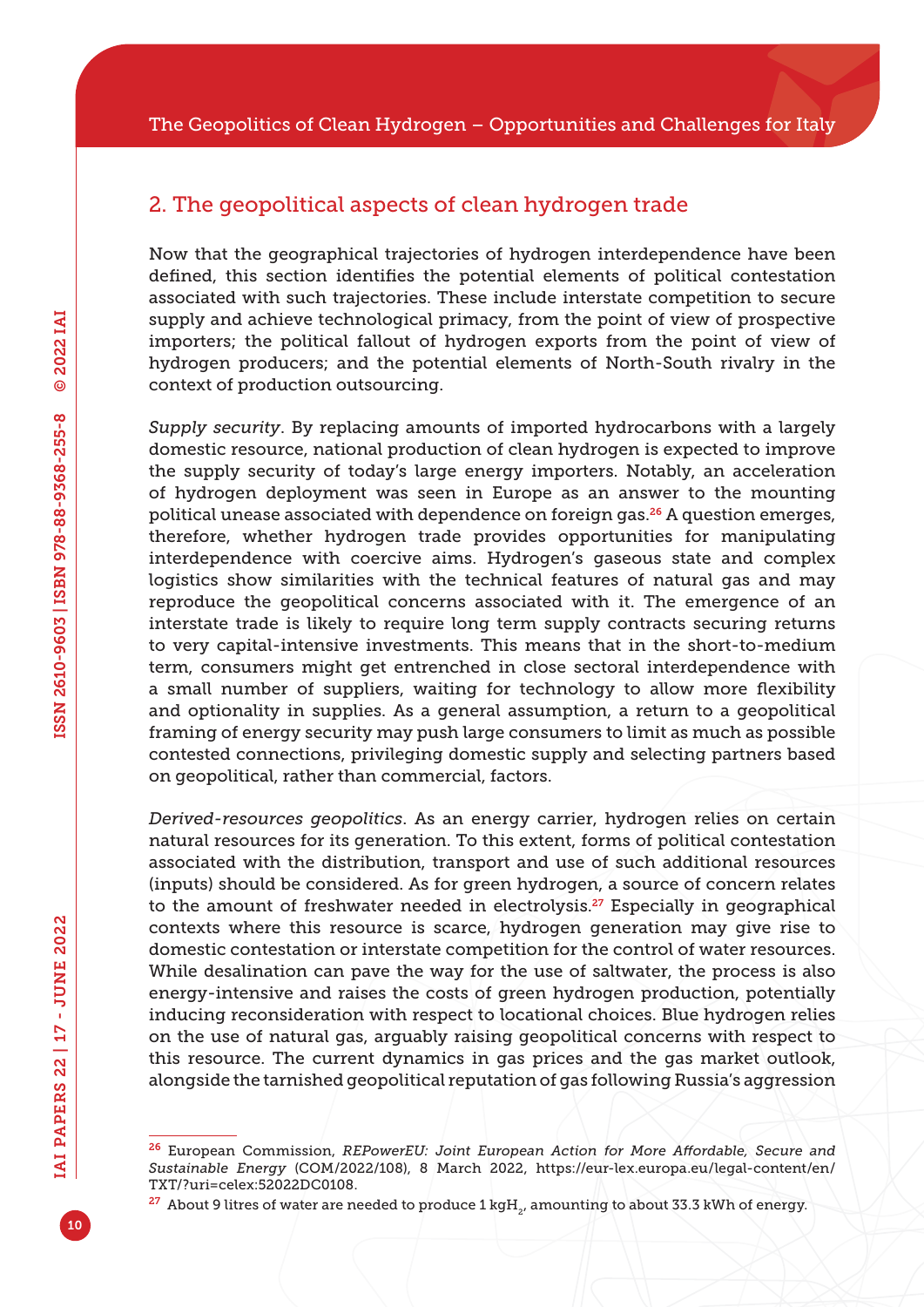of Ukraine, may significantly complicate the uptake of such technology – already perceived as controversial in Europe.

*Technological mastery*. The geopolitics of the energy transition will be defined less by access to resources than by mastery of innovation in process and products, complex infrastructure, and influence on processes of standardisation and regulation.28 Those actors that are better placed in terms of innovative ecosystems, market size, financial availabilities and administrative capacity will be more likely to set the rules of the game, in a process that itself becomes an arena of cooperation and/or competition. Research, intellectual property, industrial policy, trade and tax and carbon pricing policies along with their surrounding bureaucraticindustrial ecosystems are expected to achieve strategic centrality in the energy order. Innovation agencies and public procurement authorities are also going to provide resources, design policies and practices and create lead markets critical to the achievement of global primacy in clean energy systems. The EU and some European member states such as Germany are trying to achieve such primacy by way of becoming early adopters of clean hydrogen technologies and using the EU regulatory power to set standards for reference.<sup>29</sup> However, other actors are also in the race, following different approaches. Australia, South Korea and Japan, for instance, are establishing trade partnerships aimed at first developing fossilbased hydrogen into final uses even without decarbonising it first. These countries calculate that clean hydrogen is too expensive at the moment, so that in order to dominate technology and set future standards, a market needs to be developed by way of the more affordable grey or brown/black hydrogen – produced via methane reforming or lignite/coal gasification without carbon capture. These differences may complicate international cooperation and encourage fragmentation.

*Resource curse?* The risk of emergence of the resource curse (defined as the tendency of resource-rich countries to experience less long-term economic growth, less democracy and less development than countries with fewer natural resources) would be arguably less pronounced with hydrogen than with fossil fuels. Several exporters of oil and gas show adequate conditions for becoming low-cost producers of clean hydrogen, clean ammonia or hydrogen-based e-fuels. This is especially the case for Gulf countries such as Saudi Arabia, Oman and the UAE, as well as North African countries. A question is, however, whether in these economies hydrogen can play a role comparable to the one played by fossil fuels as a defining feature of i) the social contract, preserving local regimes' output legitimacy by providing them with sufficient material and ideational resources to allocate and distribute among their constituencies; and ii) the framing of energy exports as critical for national sovereignty and power. These expectations largely

<sup>28</sup> Meghan O'Sullivan, Indra Overland and David Sandalow, "The Geopolitics of Renewable Energy", in *Columbia Center on Global Energy Policy Working Papers*, June 2017, [https://www.energypolicy.](https://www.energypolicy.columbia.edu/node/2004) [columbia.edu/node/2004](https://www.energypolicy.columbia.edu/node/2004).

<sup>29</sup> European Commission website: *Hydrogen and Decarbonised Gas Market Package*, [https://europa.](https://europa.eu/!YPpd33) [eu/!YPpd33.](https://europa.eu/!YPpd33)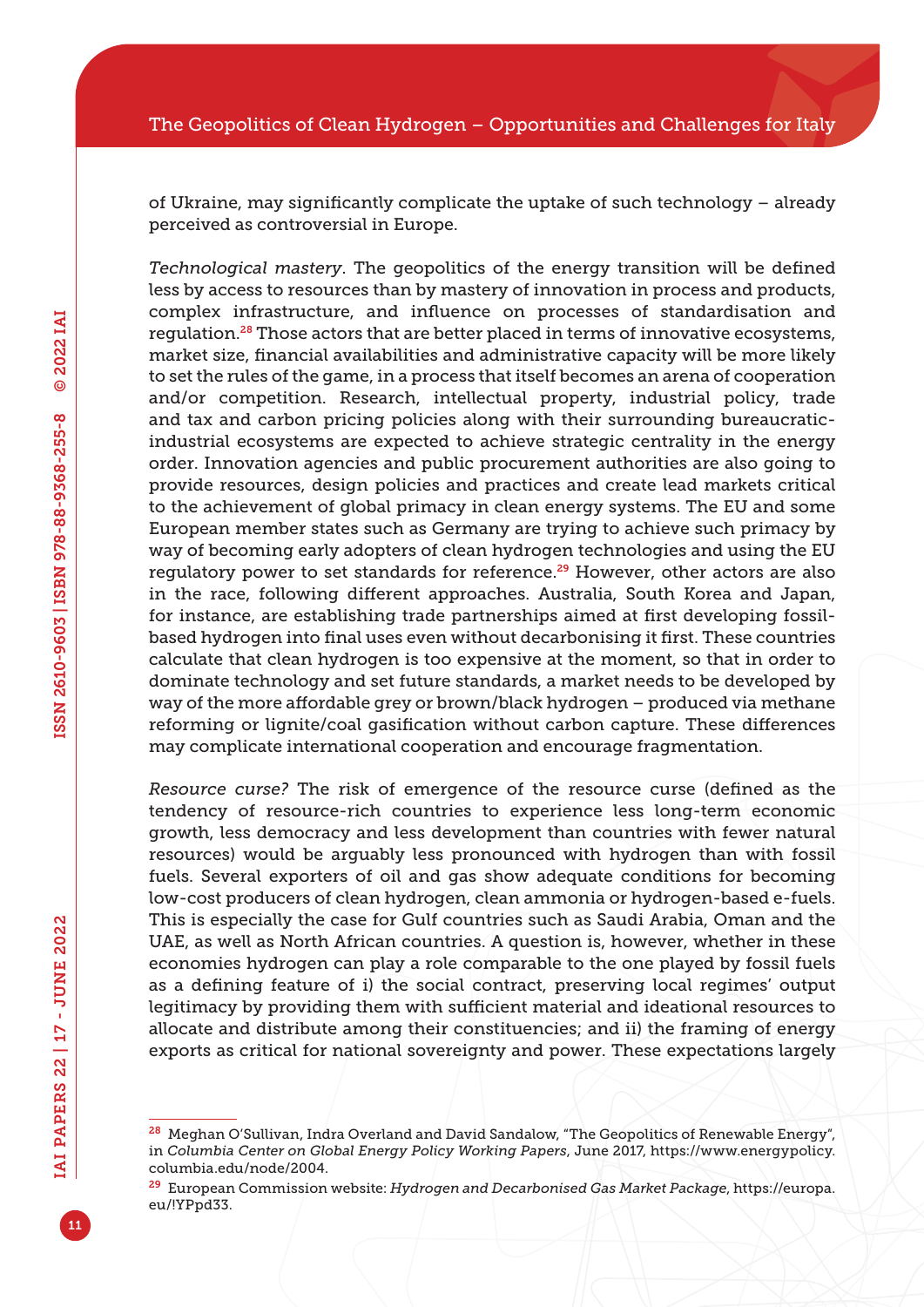depend on the size of the trade. Hydrogen's lower traded volumes make it unlikely that it will play a role comparable to oil in producing countries. Hydrogen is more about an industrial challenge than a geological bonanza, requiring high skills and system integration. To this extent, the hydrogen industry promises to rest on different socio-technical foundations than those supporting oil and gas. Instead, hydrogen should be seen by oil and gas suppliers as a springboard for industrial diversification, allowing for a more mixed economy specialising in hydrogenconsuming sectors such as steel, fertilisers or production of e-fuels. It is therefore less likely for hydrogen to provide a lifeline to petrostates' rent economies, acting instead as an opportunity for industrial transformation and a more balanced economy.

*The risk of green neocolonialism*. Potential interstate geopolitical grievances may arise with respect to North-South dualism, and notably with reference to the notion of "green colonialism". While this concept was originally used in reference to the marginalisation of the Global South's local communities in the context of Global North–driven conservation initiatives, a question is whether green colonialism could take new, extractive forms in the context of the energy transition. Of particular concern are cases where advanced economies extract in the South the resources functional to reaching their objectives in an exploitative manner or at the expense of local communities. As seen in section 2, hydrogen interdependence is likely to first arise among OECD countries. Yet, Europe's appetite for winning the technological race has been pushing a frantic hydrogen diplomacy with several Sub-Saharan African countries, raising the risk that local elites may find more profitable to sell clean electricity via hydrogen to foreign markets than providing electricity to their own population. A particularly contested case is the expansion of the Inga III dam in the Democratic Republic of Congo (DRC), eyed by the German government as a possible source of green hydrogen. Factors of major controversy include the fact that the DRC is one of the least electrified countries in Africa, and that the construction would require the relocation of thousands of locals, in a context plagued with corruption and human rights abuses. However, this case's peculiarities are unlikely to be replicated in most other prospective hydrogen exporters.

## 3. Italy in the geopolitics of clean hydrogen

Italy has shown support for hydrogen initiatives. The primary guidelines for a national hydrogen strategy aim at reaching a 2 per cent hydrogen share of final energy consumption by 2030, amounting to about 700,000 tH<sub>2</sub> per year – and up to 20 per cent by 2050 – in the elaboration of its recovery and resilience plan. According to the guidelines, these targets require up to 10 billion euro between 2020 and 2030. A first step is Italy's National Recovery and Resilience Plan (PNRR), which allocates 3.19 billion euro to hydrogen. Several Italian actors suggest a role for the country as a regional hub for clean hydrogen.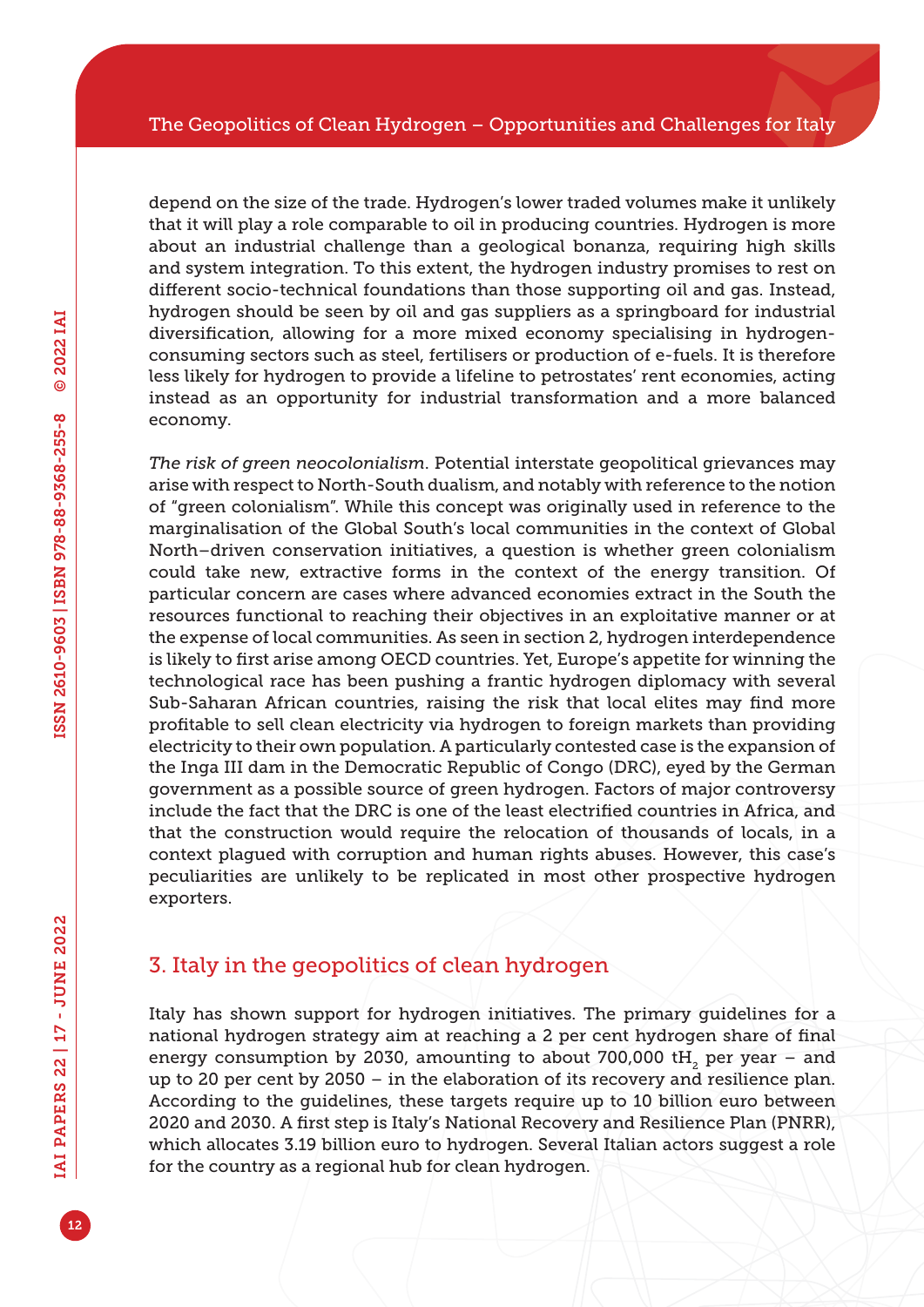From a geopolitical perspective, hydrogen can affect Italy's power position in two different ways. The introduction of hydrogen can reduce Italy's exposure to the geopolitical risk associated with dependence on imported fossil fuels. In a lowdemand scenario Italy could cope with its hydrogen needs through the domestic production of green hydrogen.30 However, taking a more expansive use of hydrogen (estimated at 20 per cent of a total final energy consumption of 70 million tonnes of oil equivalent, Mtoe, in 2050) into consideration, $31$  the import of up to 2 MtH<sub>2</sub>/y was estimated. This would suggest a rate of external reliance of about 30 per cent, considerably lower than Italy's current external dependence on natural gas (95 per cent in 2019), oil (93.9 per cent) or coal (98.4 per cent).<sup>32</sup> In addition, hydrogen can enhance Italy's centrality within a decarbonised regional energy system, thanks to Italy's geographical position, abundant infrastructural connections and vast diplomatic-corporate networks across the Mediterranean region and the African continent. However, the value of these assets needs to be understood in the context of geopolitical opportunities and barriers.

Opportunities to develop Italy's centrality in the forthcoming hydrogen trade arise from a combination of infrastructural endowments and some geopolitical factors. Italy's assets could allow the country to act as a bridge between prospective lowcost clean hydrogen production regions and core demand regions in north-west Europe. Such a development would provide Italy with geostrategic centrality, also offering gas suppliers in the Mediterranean a future of economic diversification and connectivity that could mitigate the geopolitical risk associated with Europe's phase-down of fossil fuel imports from North Africa.<sup>33</sup> So far, cooperation in the field of hydrogen was mentioned in the context of an agreement between Eni and Algeria's Sonatrach aimed at increasing Algerian supplies of natural gas via the Transmed pipeline as of 2023. $34$  At the same time, regional cooperation in the field of renewable energy – where Italian firms are active in several North African countries – can help create the basis for trade in green hydrogen in the future. The current security predicament in eastern Europe might support these ambitions. Italy's external hydrogen policy has been so far largely a by-product of energy diplomacy efforts to reduce imports of Russian natural gas. At the same time, other core demand regions in Europe have to reconsider plans to get future hydrogen supplies (or gas supplies to convert to hydrogen) from Russia. A system

<sup>30</sup> Marco Giuli, *Italy in the International Hydrogen Economy*, cit.

<sup>31</sup> Ricardo Energy & Environment, *Assessment of the Long-term Strategies of EU Member States – Italy*, October 2021, [https://ec.europa.eu/clima/sites/lts/lts\\_it\\_summary\\_en.pdf](https://ec.europa.eu/clima/sites/lts/lts_it_summary_en.pdf). See also European Commission website: *National Long-term Strategies*, [https://ec.europa.eu/info/energy-climate](https://ec.europa.eu/info/energy-climate-change-environment/implementation-eu-countries/energy-and-climate-governance-and-reporting/national)[change-environment/implementation-eu-countries/energy-and-climate-governance-and](https://ec.europa.eu/info/energy-climate-change-environment/implementation-eu-countries/energy-and-climate-governance-and-reporting/national)[reporting/national](https://ec.europa.eu/info/energy-climate-change-environment/implementation-eu-countries/energy-and-climate-governance-and-reporting/national)-long-term-strategies\_en.

<sup>32</sup> European Commission website: *Energy Union Indicators Webtool: Net Import Dependcy - Hard Coal*, [https://ec.europa.eu/energy/data-analysis/energy-union-indicators/database\\_](https://ec.europa.eu/energy/data-analysis/energy-union-indicators/database_en?indicator=SoS1&type=bar&subindicator=SoS1-A3.) [en?indicator=SoS1&type=bar&subindicator=SoS1-A3.](https://ec.europa.eu/energy/data-analysis/energy-union-indicators/database_en?indicator=SoS1&type=bar&subindicator=SoS1-A3.)

<sup>33</sup> Luca Franza, *Clean Molecules across the Mediterranean*, cit.

<sup>34</sup> Eni, *Eni and Sonatrach Agree to Increase Gas Supplies from Algeria through Transmed*, 11 April 2022, [https://www.eni.com/en-IT/media/press-release/2022/04/eni-and-sonatrach-agree-to-increase-gas](https://www.eni.com/en-IT/media/press-release/2022/04/eni-and-sonatrach-agree-to-increase-gas-supplies-from-algeria-through-transmed.html)[supplies-from-algeria-through-transmed.html.](https://www.eni.com/en-IT/media/press-release/2022/04/eni-and-sonatrach-agree-to-increase-gas-supplies-from-algeria-through-transmed.html)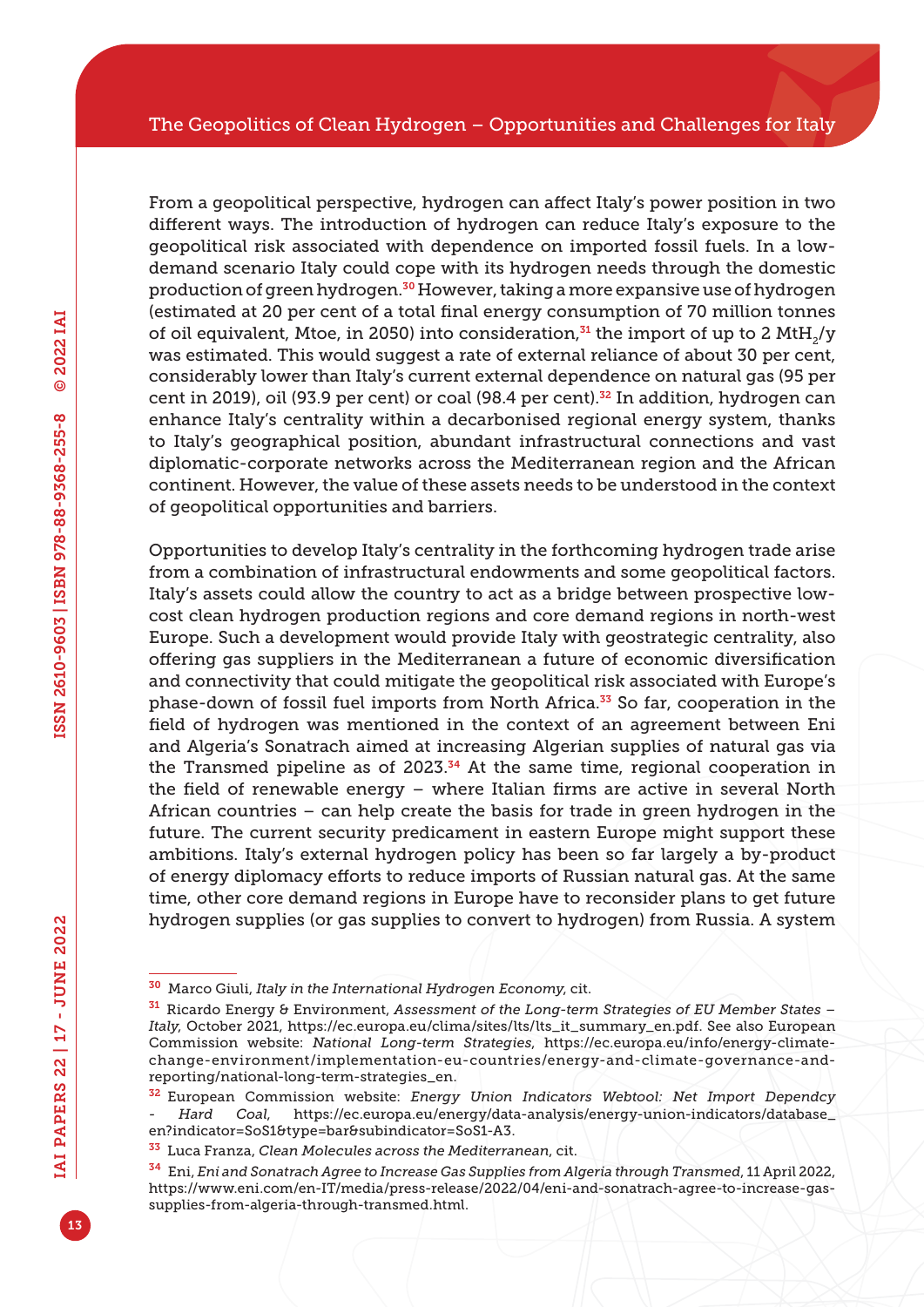reconfiguration required by the interruption of Russian gas supplies – like the one advocated by the European Commission's roadmap to respond to the geopolitical turbulence unleashed by Russia's invasion of Ukraine – might not be reversed easily. To this extent, the new-found centrality of Mediterranean energy could constitute a geopolitical opportunity for Italy to develop its hydrogen diplomacy.

Alongside opportunities, geopolitical challenges for Italy's hydrogen diplomacy are present. First, the North African region is affected by severe political instability. Algeria has been experiencing a protracted tension between the political-military complex's desire to maintain stability and societal pressures from a young, growing population demanding reforms and economic opportunities. Externally, tension has been growing with Morocco over a multi-decade rivalry in the Western Sahara issue, which has re-ignited with severe consequences on the energy business across the region. Algeria's shutdown of flows to Morocco and threats to shut down gas exports to Spain signal the willingness of the country's leaders to weaponise energy in inter-state controversies. In the central Mediterranean, Libya – also connected to Italy via vast infrastructures and corporate presence – is plagued by factional rivalries that have proved disruptive for energy operations. Such an environment raises political risks for the sizeable investment that a hydrogen partnership would require, and once in place the risk of supply disruptions with a political origin cannot be neglected. Second, the security crisis in eastern Europe has raised a reconsideration on the role of gas in the energy transition due to a growing political risk associated with it and the impact it has on prices and therefore competitiveness. To this extent, the prospect of a transitional role for fossil-based hydrogen could also be reconsidered, as the prospect of "higher for longer" gas prices would arguably shift the political and economic favour towards electrolysis – with unclear consequences on the timetable of hydrogen uptake, as most scenarios are still based on the assumption of gas prices lower than 10 US dollars per million British thermal units (mmBTU).

### Conclusions and recommendations

The international clean hydrogen trade is expected to be less geopolitically sensitive than the hydrocarbon trade. Traded amounts are expected to be lower than oil and gas today, and to a large extent domestically generated hydrogen is expected to replace imported fossil fuels, improving energy security. Nevertheless, depending on hydrogen uptake, forms of geopolitical contestation may persist regarding resources needed for hydrogen generation, potentially affecting locational choices. Competition is expected to focus on the mastery of technology and standards, where Europe or East Asian countries hold an advantageous position. For petrostates, hydrogen could be a source of industrial diversification, unlikely to reproduce the economic and political downsides associated with fossil-based rent economies. However, hydrogen's reproduction of certain physical features of natural gas suggests caution about developing interdependences with countries prone to manipulate them or characterised by domestic political risk.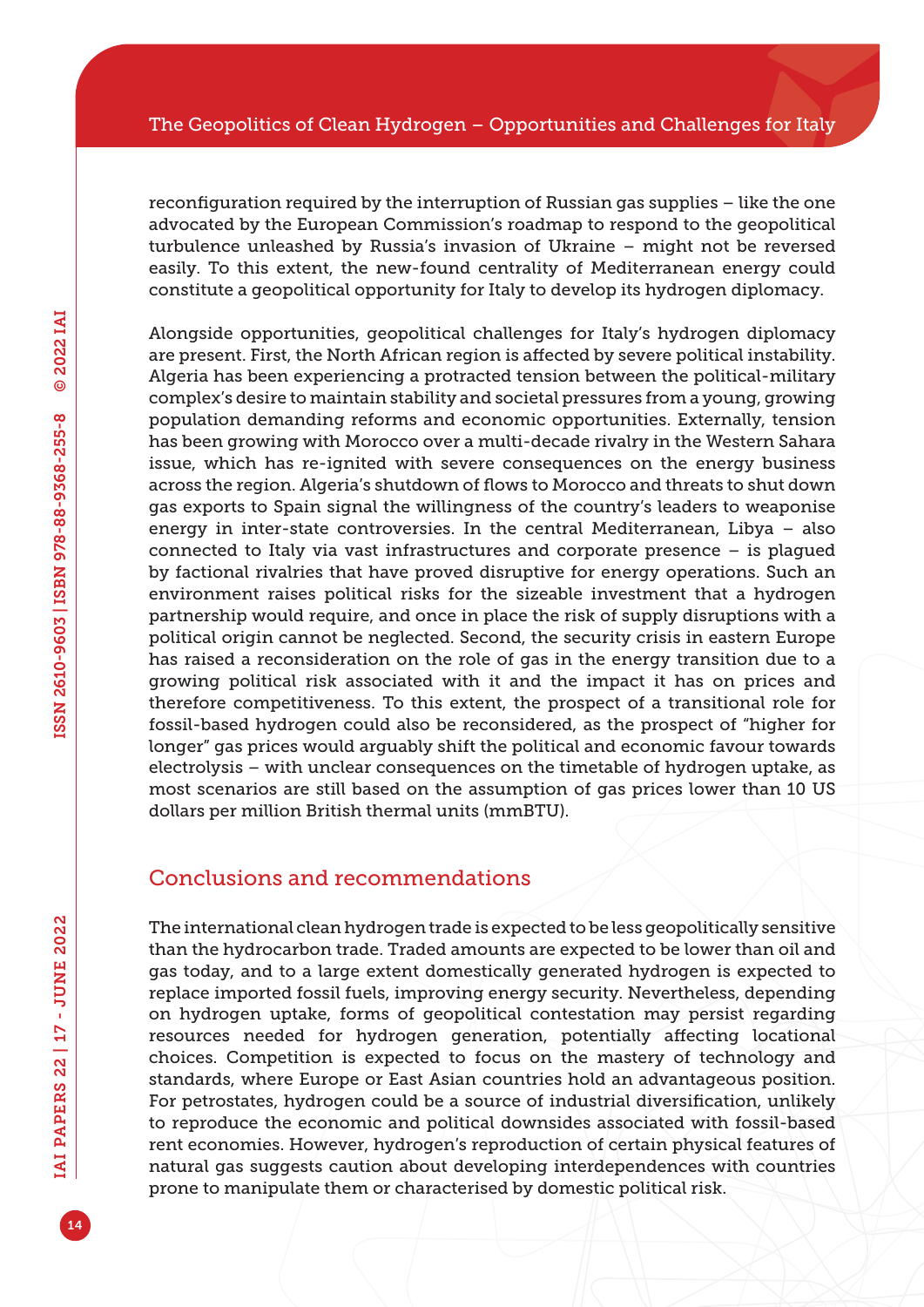Italy's hydrogen ambitions and the technological and political contexts are still too unclear to allow an elaborated mapping of geopolitical opportunities and risks. In a context affected by deep uncertainty, it is therefore recommended to focus on no-regret options. Italy should:

• Achieve a clearer picture of technological and geopolitical opportunities, to ensure that its hydrogen diplomacy can reconcile as much as possible economic, geopolitical and sustainability priorities in line with broader EU objectives. Risks exist that in the pursuit of geostrategic centrality, a race for potentially expensive infrastructural adaptation ends up with stranded assets as technology moves towards privileging alternative solutions. Seeking connectivity cannot be separated from a careful appreciation of technological developments and geopolitical developments.

• With respect to infrastructure connectivity, privilege in the short to medium term a distributed model, without committing from the start to the expensive creation or refurbishment of international transport infrastructures before achieving more clarity on long-term demand prospects – both in Italy and in Europe.

• Minimise geopolitical risks by privileging domestic supply to dedicate to hardto-abate sectors, keeping demand at the low end of ranges. If, however, Italy chooses an expansive pathway to hydrogen development, classical supply security measures to reduce exposure to political risk should include maintaining sufficient domestic back-up capacity, and securing sufficient integration with European partners. In particular, promoting connectivity with the Iberian Peninsula would help Italian industry access hydrogen from safe sources and through safe routes, within a common regulatory space.

• Support the development of renewable energy capacities across the Mediterranean as an option that in any case will contribute to regional decarbonisation, regardless of the export potential for hydrogen. In consideration of the specific challenges of the Mediterranean region, particular attention should be devoted to safeguarding water security and local access to renewable electricity.

• As geopolitical tensions may nevertheless persist in connection with resource exploitation, climate and energy diplomacy will play an important role in minimising the potential for conflict. Especially international organisations should be mobilised to favour dialogue on hydrogen geopolitics between institutional and business actors.

*Updated 16 June 2022*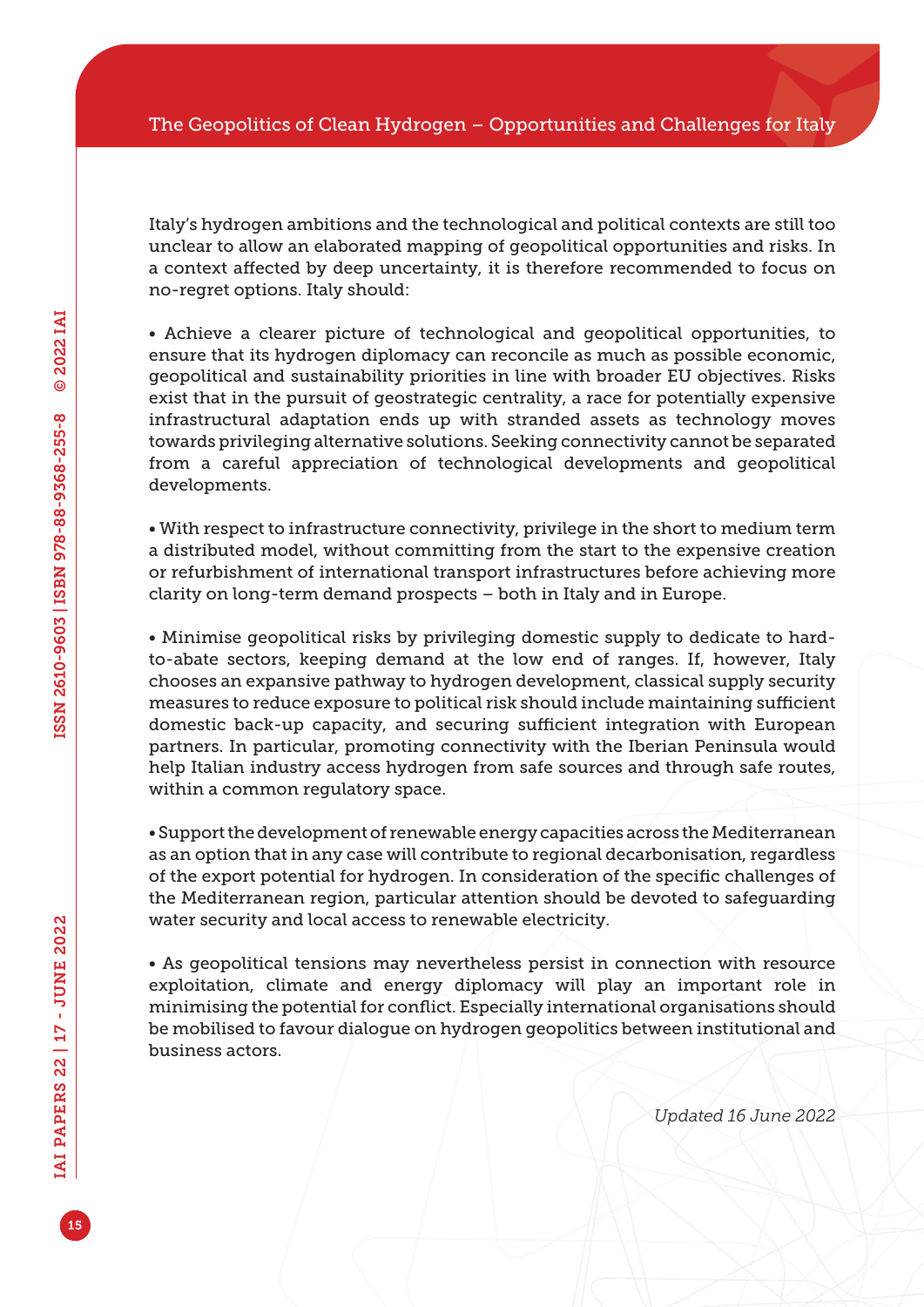### References

BloombergNEF, *Hydrogen Economy Outlook. Key Messages*, 30 March 2020. [https://data.bloomberglp.com/professional/sites/24/BNEF-Hydrogen-Economy-](https://data.bloomberglp.com/professional/sites/24/BNEF-Hydrogen-Economy-Outlook-Key-Messages-30-Mar-2020.pdf)[Outlook-Key-Messages-30-Mar-2020.pdf](https://data.bloomberglp.com/professional/sites/24/BNEF-Hydrogen-Economy-Outlook-Key-Messages-30-Mar-2020.pdf)

Jan Frederik Braun, "Saudi Arabia's Clean Hydrogen Plans for Converting Ambitions into Action", in *Energy Post*, 19 March 2021, <https://energypost.eu/?p=32318>

Gavin Bridge et al., "Geographies of Energy Transition: Space, Place and the Low-Carbon Economy", in *Energy Policy*, Vol. 53 (February 2013), p. 331-340, [https://doi.](https://doi.org/10.1016/j.enpol.2012.10.066) [org/10.1016/j.enpol.2012.10.066](https://doi.org/10.1016/j.enpol.2012.10.066)

James Burgess, "World's Largest Renewable Hydrogen Developer Adds 25-GW Oman Export Project", in *S&P Global*, 18 May 2021, [https://www.spglobal.com/](https://www.spglobal.com/platts/en/market-insights/latest-news/petrochemicals/051821-worlds-largest-renewable-hydrogen-developer-adds-25-gw-oman-export-project) [platts/en/market-insights/latest-news/petrochemicals/051821-worlds-largest](https://www.spglobal.com/platts/en/market-insights/latest-news/petrochemicals/051821-worlds-largest-renewable-hydrogen-developer-adds-25-gw-oman-export-project)[renewable-hydrogen-developer-adds-25-gw-oman-export-project](https://www.spglobal.com/platts/en/market-insights/latest-news/petrochemicals/051821-worlds-largest-renewable-hydrogen-developer-adds-25-gw-oman-export-project)

Canada, *Hydrogen Strategy for Canada, Ministry for Natural Resources*, December 2020,<https://www.nrcan.gc.ca/node/23080>

Tom Casier, "The Geopolitics of the EU's Decarbonization Strategy: A Bird's Eye Perspective", in Claire Dupont and Sebastian Oberthür (eds), *Decarbonization in the European Union. Internal Policies and External Strategies*, Basingstoke/New York, Palgrave Macmillan, 2015, p. 159-179

Chile, *National Green Hydrogen Strategy*, Ministry of Energy, November 2020, [https://energia.gob.cl/sites/default/files/national\\_green\\_hydrogen\\_strategy\\_-\\_](https://energia.gob.cl/sites/default/files/national_green_hydrogen_strategy_-_chile.pdf) [chile.pdf](https://energia.gob.cl/sites/default/files/national_green_hydrogen_strategy_-_chile.pdf)

COAG Energy Council, *Australia's National Hydrogen Strategy*, 2019, [https://www.](https://www.industry.gov.au/node/69001) [industry.gov.au/node/69001](https://www.industry.gov.au/node/69001)

Eni, *Eni and Sonatrach Agree to Increase Gas Supplies from Algeria through Transmed*, 11 April 2022, [https://www.eni.com/en-IT/media/press](https://www.eni.com/en-IT/media/press-release/2022/04/eni-and-sonatrach-agree-to-increase-gas-supplies-from-algeria-through-transmed.html)[release/2022/04/eni-and-sonatrach-agree-to-increase-gas-supplies-from](https://www.eni.com/en-IT/media/press-release/2022/04/eni-and-sonatrach-agree-to-increase-gas-supplies-from-algeria-through-transmed.html)[algeria-through-transmed.html](https://www.eni.com/en-IT/media/press-release/2022/04/eni-and-sonatrach-agree-to-increase-gas-supplies-from-algeria-through-transmed.html)

European Commission, *REPowerEU: Joint European Action for More Affordable, Secure and Sustainable Energy* (COM/2022/108), 8 March 2022, [https://eur-lex.](https://eur-lex.europa.eu/legal-content/en/TXT/?uri=celex:52022DC0108) [europa.eu/legal-content/en/TXT/?uri=celex:52022DC0108](https://eur-lex.europa.eu/legal-content/en/TXT/?uri=celex:52022DC0108)

France, *Stratégie nationale pour le développement de l'hydrogène décarboné en France. Dossier de presse*, 8 September 2020, [https://www.entreprises.gouv.fr/fr/](https://www.entreprises.gouv.fr/fr/node/212551) [node/212551](https://www.entreprises.gouv.fr/fr/node/212551)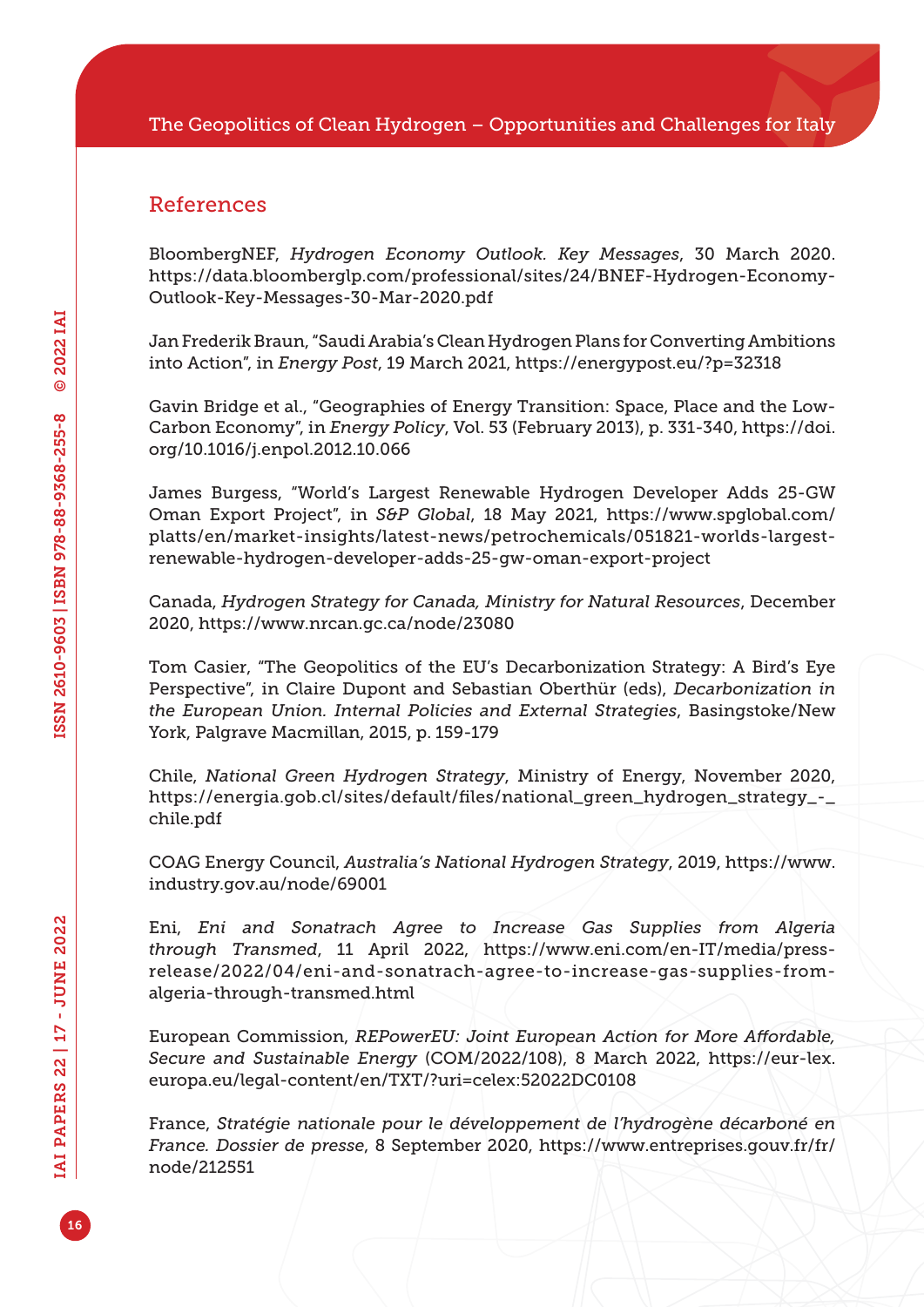Luca Franza, *Clean Molecules across the Mediterranean. The Potential for North African Hydrogen Imports into Italy and the EU*, Rome, IAI, April 2021, [https://](https://www.iai.it/en/node/13116) [www.iai.it/en/node/13116](https://www.iai.it/en/node/13116)

Germany, *The National Hydrogen Strategy*, Federal Ministry for Economic Affairs and Energy, June 2020, [https://www.bmwk.de/Redaktion/EN/Publikationen/](https://www.bmwk.de/Redaktion/EN/Publikationen/Energie/the-national-hydrogen-strategy.html) [Energie/the-national-hydrogen-strategy.html](https://www.bmwk.de/Redaktion/EN/Publikationen/Energie/the-national-hydrogen-strategy.html)

Marco Giuli, *Italy in the International Hydrogen Economy*, Rome, IAI, February 2022, <https://www.iai.it/en/node/14708>

International Energy Agency (IEA), *The Future of Hydrogen. Seizing Today's Opportunities*, June 2019,<https://www.iea.org/reports/the-future-of-hydrogen>

International Energy Agency (IEA), *Net Zero by 2050. A Roadmap for the Energy Sector*, Revised version (4th revision), October 2021, [https://www.iea.org/reports/](https://www.iea.org/reports/net-zero-by-2050) [net-zero-by-2050](https://www.iea.org/reports/net-zero-by-2050)

Sichao Kan, "South Korea's Hydrogen Strategy and Industrial Perspectives", in *Édito Énergie Ifri*, 25 March 2020, <https://www.ifri.org/en/node/17067>

Michal Meidan, "China's Emerging Hydrogen Strategy", in *ISPI Commentaries*, 21 May 2021,<https://www.ispionline.it/en/node/30431>

Monica Nagashima, "Japan's Hydrogen Society Ambition. 2020 Status and Perspectives", in *Notes de l'Ifri*, September 2020, [https://www.ifri.org/en/](https://www.ifri.org/en/node/17801) [node/17801](https://www.ifri.org/en/node/17801)

New Zealand, *A Vision for Hydrogen in New Zealand. Green Paper*, Ministry of Business, Innovation & Employment, September 2019, [https://www.mbie.govt.nz/](https://www.mbie.govt.nz/dmsdocument/6798) [dmsdocument/6798](https://www.mbie.govt.nz/dmsdocument/6798)

Meghan O'Sullivan, Indra Overland and David Sandalow, "The Geopolitics of Renewable Energy", in *Columbia Center on Global Energy Policy Working Papers*, June 2017, <https://www.energypolicy.columbia.edu/node/2004>

Fridolin Pflugmann and Nicola De Blasio, "Geopolitical and Market Implications of Renewable Hydrogen", in *Belfer Center Reports*, March 2020, [https://www.](https://www.belfercenter.org/node/128441) [belfercenter.org/node/128441](https://www.belfercenter.org/node/128441)

Bernd Radowitz, "World's Largest Hydro Dam Could Send Cheap Green Hydrogen from Congo to Germany", in *Recharge News*, 8 September 2020, [https://www.](https://www.rechargenews.com/transition/2-1-871059) [rechargenews.com/transition/2-1-871059](https://www.rechargenews.com/transition/2-1-871059)

Ricardo Energy & Environment, *Assessment of the Long-term Strategies of EU Member States – Italy*, October 2021, [https://ec.europa.eu/clima/sites/lts/lts\\_it\\_](https://ec.europa.eu/clima/sites/lts/lts_it_summary_en.pdf) [summary\\_en.pdf](https://ec.europa.eu/clima/sites/lts/lts_it_summary_en.pdf)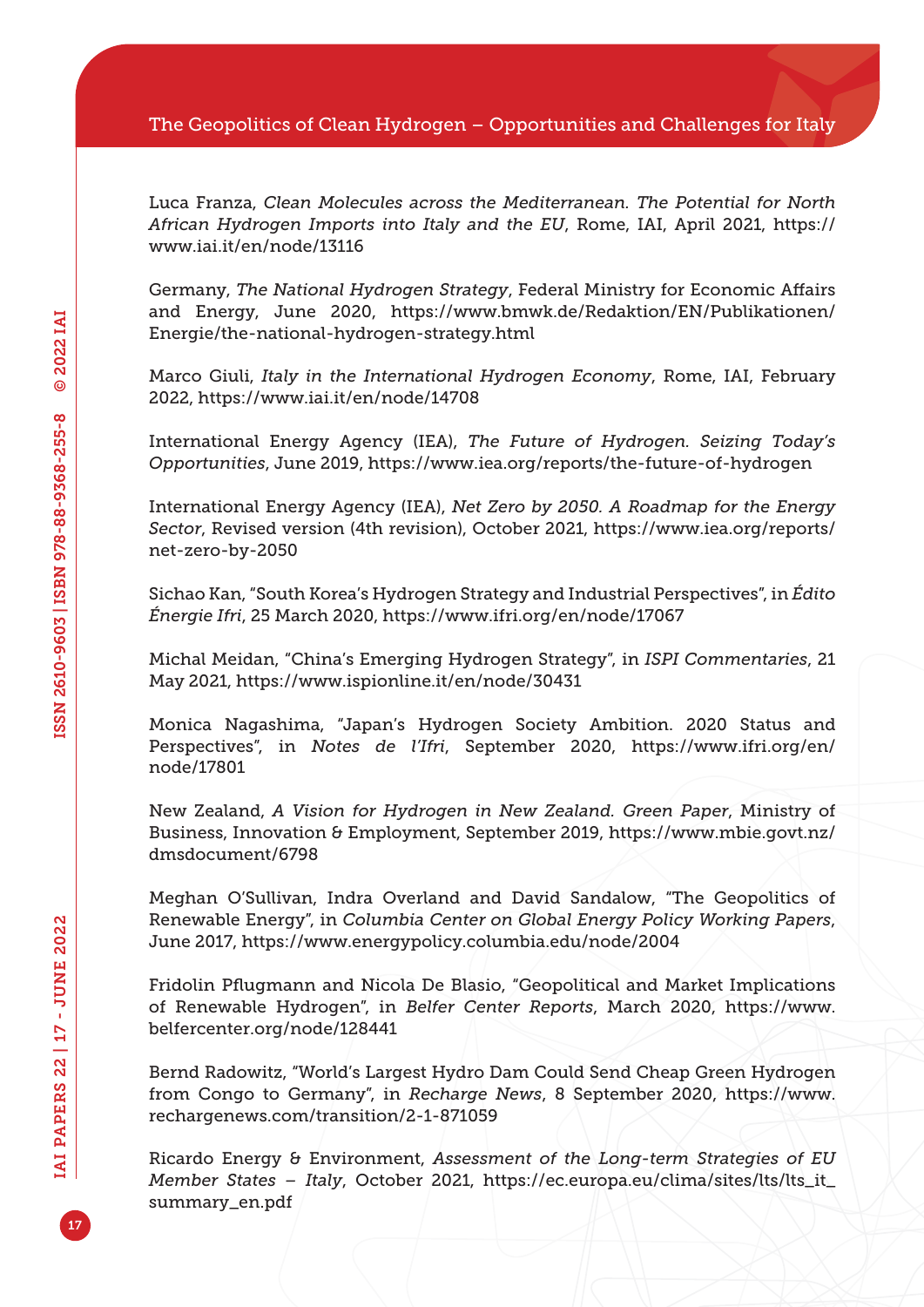Daniel Scholten et al., "The Geopolitics of Renewables: New Board, New Game", in *Energy Policy*, Vol. 138 (March 2020), Article 111059

US Department of Energy, *Hydrogen Strategy Enabling a Low-Carbon Economy*, July 2020, <https://www.energy.gov/node/4497695>

Thijs Van de Graaf et al., "The New Oil? The Geopolitics and International Governance of Hydrogen", in *Energy Research & Social Science*, Vol. 70 (December 2020), Article 101667, <https://doi.org/10.1016/j.erss.2020.101667>

Watson Farley & Williams, "Hydrogen in the UAE", in *WFW Articles*, 2 June 2021, <https://www.wfw.com/articles/hydrogen-in-the-uae>

Yana Zabanova and Kirsten Westphal, "Russia in the Global Hydrogen Race", in *SWP Commentaries*, No. 34 (May 2021), <https://doi.org/10.18449/2021C34>